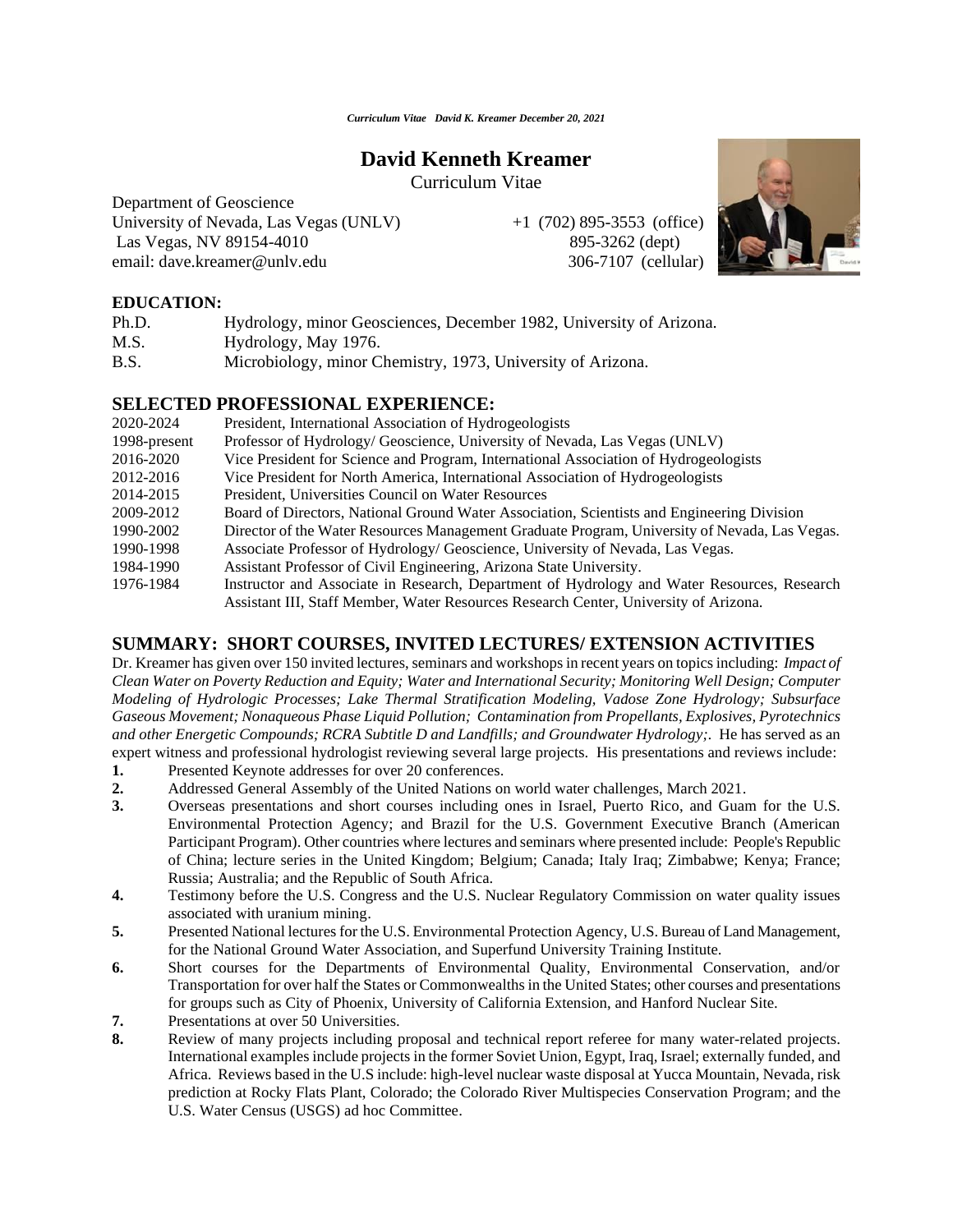# **SELECTED RESEARCH GRANTS RECEIVED University of Nevada, Las Vegas (UNLV) (D. Kreamer was Principal Investigator for 15 of these grants, Co-PI for 5)**

- Millennium Challenge Corporation, Millennium Challenge Account Niger. *Development of Tools for the Management of Groundwater Resources Planning and Capacity Building in Niger*.
- National Science Foundation *Addressing Irrigation Aquifer Depletion and Challenges to Sustainability: Enhancing Dialogue on Solutions.*
- Millennium Challenge Corporation, Millennium Challenge Account Niger. *Realization of a hydrogeological simulation model in the low terrace Sia- Kouanza Municipality of Tanda, Department of Gaya, Region of Dosso, Niger.*
- Engineering Contractor's Association *Spring Flow in the Mojave Desert, USA: Assessment of the Slow Death of Desert Springs under 21-year Drought.*
- Grand Canyon Association *Hydrogeology and Spring Sustainability in the Grand Canyon, USA.*
- U.S. Department of Energy, Savannah River Site through Savannah River Nuclear Solutions, *Chromium Contamination Remediation using Activated Carbon Coated with Polysulfide Rubber (PSR) and Zeolites Coated with Surfactants.*
- National Park Service through URS Corp. Denver, *Assessment of Groundwater Flow, Average Residence Time and Contamination at Lost Orphan Uranium Mine, Grand Canyon, Arizona.*
- Virgin Valley Water District: *Investigation of Groundwater Abundance and Migration through Analysis of Chemical Hydrologic Tracers and Mathematical Simulation of Groundwater Movement in the lower Virgin River Watershed, Arizona, Nevada, and Utah.*
- Cooperative Ecosystem Studies Unit (CESU) Network, *Occurrence and Mobility of Uranium Isotopes and Other Elements in the Grand Canyon Groundwater and Springs.*
- U.S. Army Corps of Engineers: *Investigation of BIS(2-Chloroethyl)Ether Leachability from Solid Waste Material at Lapari Landfill Superfund Site, Gloucester County, New Jersey, USA.*
- U.S. Environmental Protection Agency: *Controlled Laboratory Experiments - To Investigate the Subsurface Movement of Petroleum Fuels.*
- Reynolds Electric and Engineering Company: *Determination of Sorption and Diffusion Coefficients for Seven Volatile Organic Compounds.*
- Las Vegas Valley Water District: *Evaluation of Sources of Salinity on the Lower Virgin River*.
- Mojave Water Agency: *Stable Isotope Studies of Groundwater Associated with Potential Recharge Sites in the Morongo Basin/ Johnson Valley Subarea, Southern California*
- National Park Service, and the Grand Canyon Historical Society: *Grand Canyon Groundwater Tracing.*
- Rocky Mountain University Consortium: *Review of Incremental Risk Assessment Methodology for Rocky Flats,* and *Remediation Selection at OU-1.*
- Raytheon Services Nevada: *Subsurface Fuels Contamination at Johnston Atoll, Pacific Ocean.*
- University Grants and Fellowships Committee. *Dating Grand Canyon Groundwater.*
- U.S. Department of Energy: *Trace Element and Isotopic Fingerprinting of Groundwater.*
- U.S. Department of Energy: *Fluid Migration and Subsidence of Nevada Test Site Landfill Caps for Low-level nuclear waste migration.*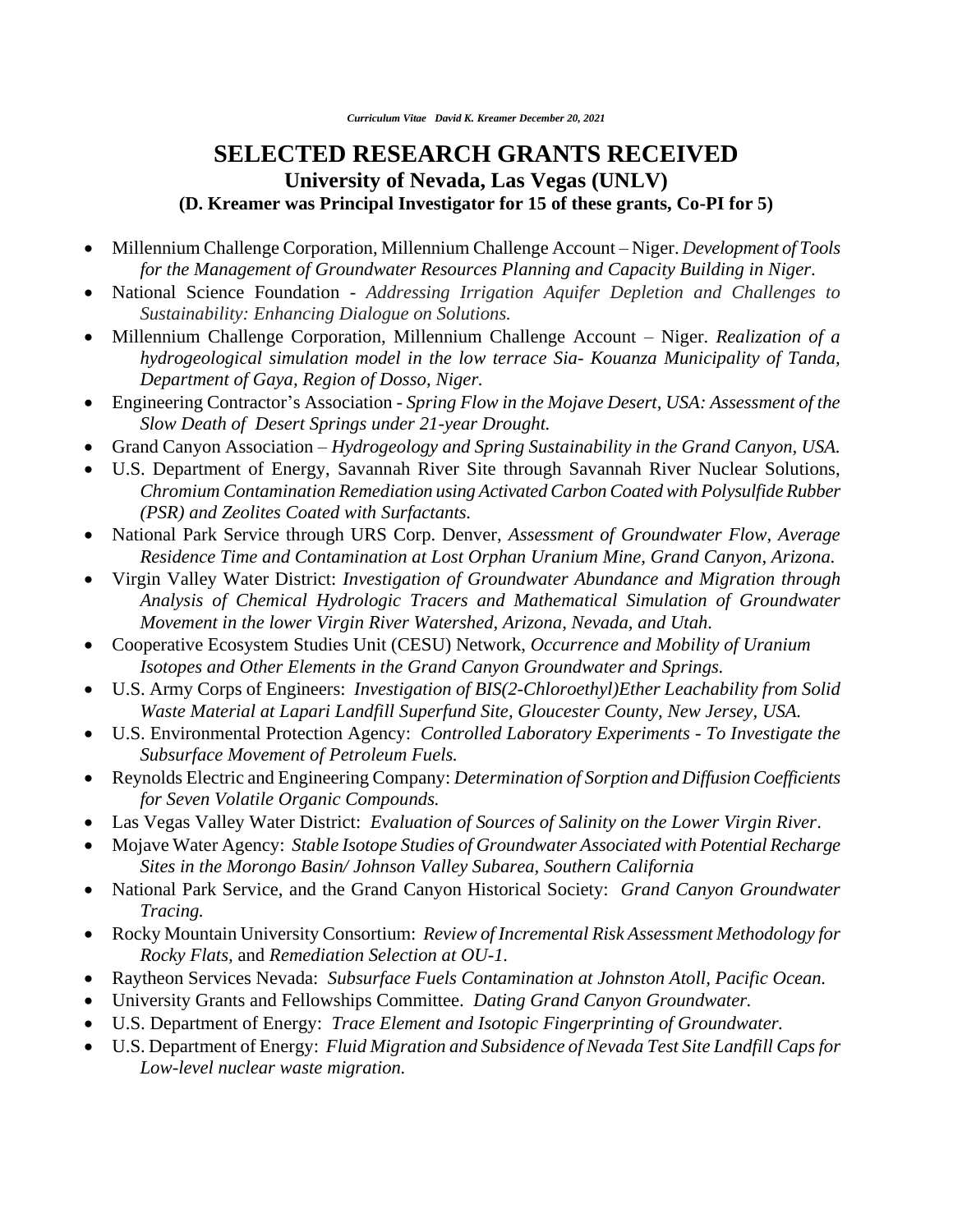### **SUMMARY, RESEARCH PRIOR TO UNLV:**

*(Research funding, awarded on a competitive basis)*

- Investigation of volatile contaminants (such as TCE) in groundwater, and the overlying unsaturated zone. Field sites included 52nd Street Motorola and Indian Bend Wash in the Phoenix metropolitan area, and the Tucson Superfund site.
- Hydrological study of the Arizona Superconducting Super Collider Site.
- Modeling contaminant migration around leaking underground storage tanks.
- Assessment of Priority Pollutants in the water supply for the Salt River Project, Arizona.
- Interdisciplinary research project on water quality in the  $4.500$  square mile San Pedro River basin, Arizona, USA
- Four research grants for evaluation of potential indicators of groundwater source and movement, particularly certain trace gases and stable isotopes.
- Several research projects concerning gaseous diffusion in unsaturated porous media. The research developed a new *in situ* tracer method for measuring and modeling characteristics of volatile contaminant transport through the vadose zone at nuclear or hazardous waste sites. This technology is being used to test a new method of mixed-waste, low level nuclear waste disposal, Nevada Test Site
- Assisted with research exploring water supply feasibility (quality and quantity) for a ten hectare shrimp aquaculture facility at Puerto Penasco, Mexico. Studied groundwater and estuarine surface water.
- Evaluation of the effectiveness of large interdisciplinary water-related research projects.
- Water quality studies on the Colorado River and over 50 Arizona Lakes.

# **SELECTED PUBLICATIONS**

- Fetter, C.W. and D.K. Kreamer, 2021 (electronic), 2022 (print). *Applied Hydrogeology, 5th Edition.*  Waveland Press, 625 pages.<https://www.waveland.com/browse.php?t=732&r=a|954>
- Kreamer, D.K, 2021. *The Pitfalls, Perils, and Promise of Hydrophilanthropy.* Groundwater, 59 (4): 470- 471. PMID: 34080693, DOI: [10.1111/gwat.13112](https://doi.org/10.1111/gwat.13112)
- Kreamer, D.K., Ball, D.M., Re, V., Simmons, C.T., Bothwell, T., Verweij, H.J.M., Mukherjee, A. and M.F. Moreau 2020. *The Future of Groundwater Science and Research.* In: Global Groundwater, Mukherjee et al. eds., Elsevier, 19 pages. ISBN 9780128181720.
- Al-Dabbas, M.A., Kreamer D.K., Al-Shammari, A.A., and A.M. Jwad 2020. *Management Of Bai Hassan Unconfined Aquifer , Lesser Zab River Basin, Kurdistan Region, Iraq Using A Groundwater Modeling Approach,* Iraqi Geological Journal. Vol.53, 2B, 2020. pp. 1-23. ISSN 2414-6064 <http://igj-iraq.org/igj/index.php/igj/issue/view/16>
- Lapworth, D.J., Boving, T.B., Kreamer D.K., Kebede S., and P.L. Smedley, in press 2021*. Groundwater quality: Global threats, opportunities and realising the potential of groundwater.* Science of the Total Environment. https://doi.org/10.1016/j.scitotenv.2021.152471 0048-9697/© 202
- Swanson, R.K., Springer, A.E., Kreamer, D.K. *et al.* 2020. Quantifying the base flow of the Colorado River: its importance in sustaining perennial flow in northern Arizona and southern Utah (USA). *Hydrogeol J*.<https://doi.org/10.1007/s10040-020-02260-5>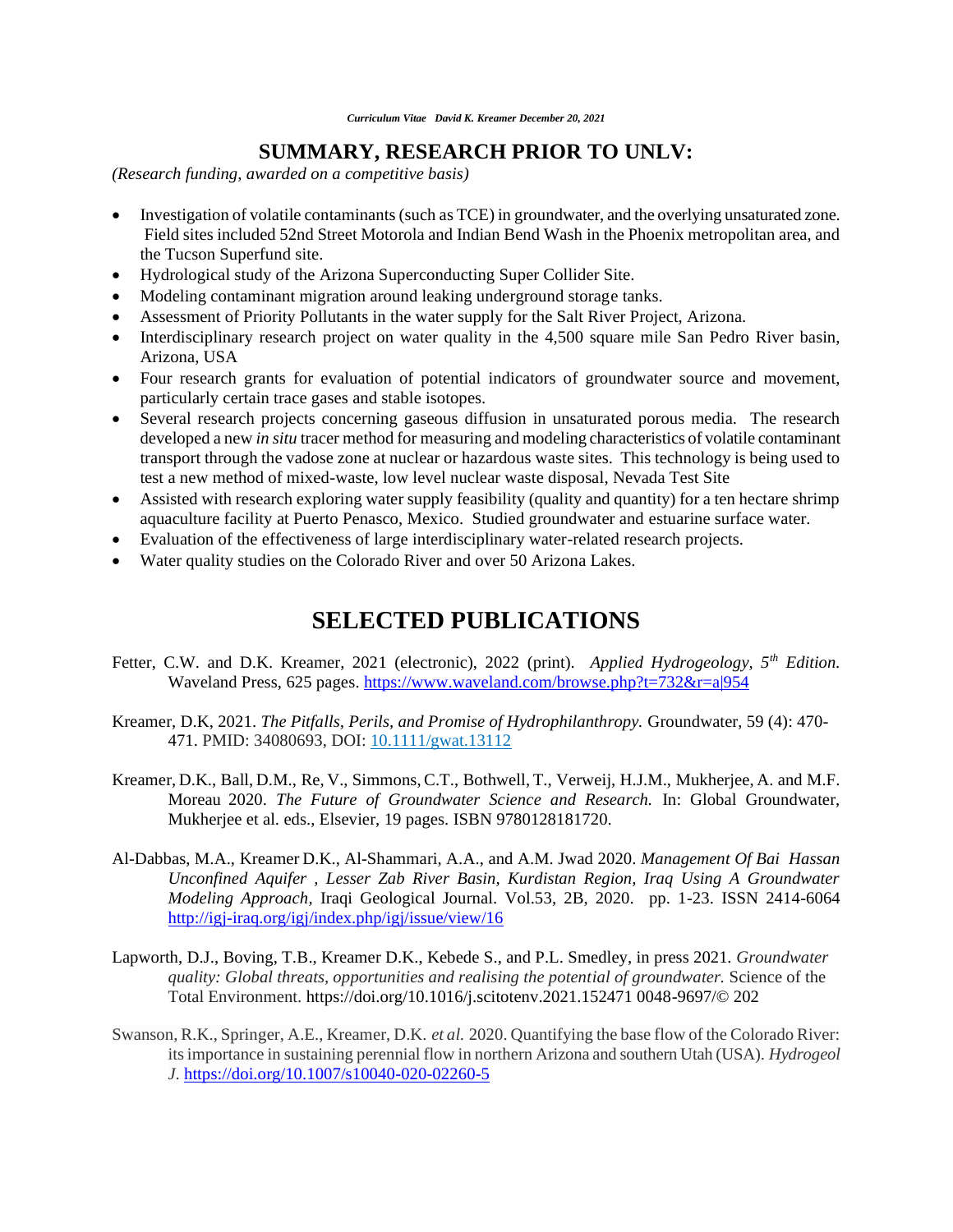- Martin, P.G., Conner, D.T., Estrada, N., El-Turke, A., Megson-Smith, D., Jones, C.P., Kreamer, D.K. and T.B. Scott 2020. Radiological identification of near-surface mineralogical deposits using low altitude unmanned aerial vehicle, *Remote Sens.* 2020, *12*, 3562; doi:10.3390/rs12213562
- [Günter Blöschl](https://www.tandfonline.com/author/Bl%C3%B6schl%2C+G%C3%BCnter) et al. 2019. *Twenty-three unsolved problems in hydrology (UPH) – a community perspective*, Hydrological Sciences Journal 64 (10):1141-1158.
- Asante, J., Dotson,S., Hart, E. and D.K. Kreamer 2018. *Water Circulation in Karst Systems: Comparing Physicochemical and Environmental Isotopic Data Interpretation.* Environmental Earth Sciences, 77:421. Springer Nature.
- Fetter, C.W., Boving T. and D.K. Kreamer, 2018. *Contaminant Hydrogeology, 3rd Edition.* Waveland Press, 647 pp. ISBN 978-157766-583-0. <https://www.waveland.com/browse.php?t=383>
- Tobin, B., Springer, A., Kreamer, D.K. and E. Schenk, 2018. *Review: The Distribution, Flow, and Quality of Grand Canyon Springs, Arizona (USA).* Hydrogeology Journal, 26(3):721-732.. ISSN 1431-2174, DOI 10.1007/s10040-017-1688-8
- Asante, J. and D. K. Kreamer, 2018. *Identifying local and regional groundwater in basins: chemical and stable isotopic attributes of multivariate classification of hydrochemical data, the Lower Virgin River Basin, Nevada, Arizona and Utah, U.S.A,* Isotopes in Environmental and Health Studies, 54(4):370- 391. DOI: 10.1080/10256016.2018.1444611.
- Archer,C., Noble, P.J., Kreamer, D.K., Piscopo, V., Petitta, M., Rosen, M., Poulson, S., Piovesan, G., and S. Mensing 2017. *Hydrochemical determination of source water contributions to Lake Lungo and Lake Ripasottile (central Italy).* Journal of Limnology.76(2): 326-342. DOI: 10.4081/*jlimnol.2016.1576.*
- Kreamer, D.K., 2016. *Hydrophilanthropy Gone Awry: How People Promoting Clean Water Availability, Sanitation, and Hygiene (WASH) Can Actually Injure Communities,* Water Resources Impact, American Water Resources Association, Middleburg, VA, Vol 18, No 1, January 2016, p. 8-12. ISSN 1522-3175.
- Kreamer, D.K., 2016. *Hydrophilanthropy gone wrong—How well-meaning scientists, engineers, and the general public can make the worldwide water and sanitation situation worse*, *in* Wessel, G.R., and Greenberg, J.K., eds., Geoscience for the Public Good and Global Development: Toward a Sustainable Future: Geological Society of America Special Paper 520, p. 1–15, doi:10.1130/2016.2520(19).
- Kreamer, D.K., Stevens, L.E., and J.D. Ledbetter, 2015. *Groundwater Dependent Ecosystems – Policy Challenges and Technical Solutions,* in "Groundwater, Hydrochemistry, Environmental Impacts and Management Impacts, Nova Publishers, New York. Chapter 9, Segun Adelana, Ed. P. 205- 230. ISBN 978-1-63321. Online Access: [https://www.novapublishers.com/catalog/product\\_info.php?products\\_id=52986&osCsid=be410bf](https://www.novapublishers.com/catalog/product_info.php?products_id=52986&osCsid=be410bfe49edb2ea0ea3239891d33244) [e49edb2ea0ea3239891d33244](https://www.novapublishers.com/catalog/product_info.php?products_id=52986&osCsid=be410bfe49edb2ea0ea3239891d33244)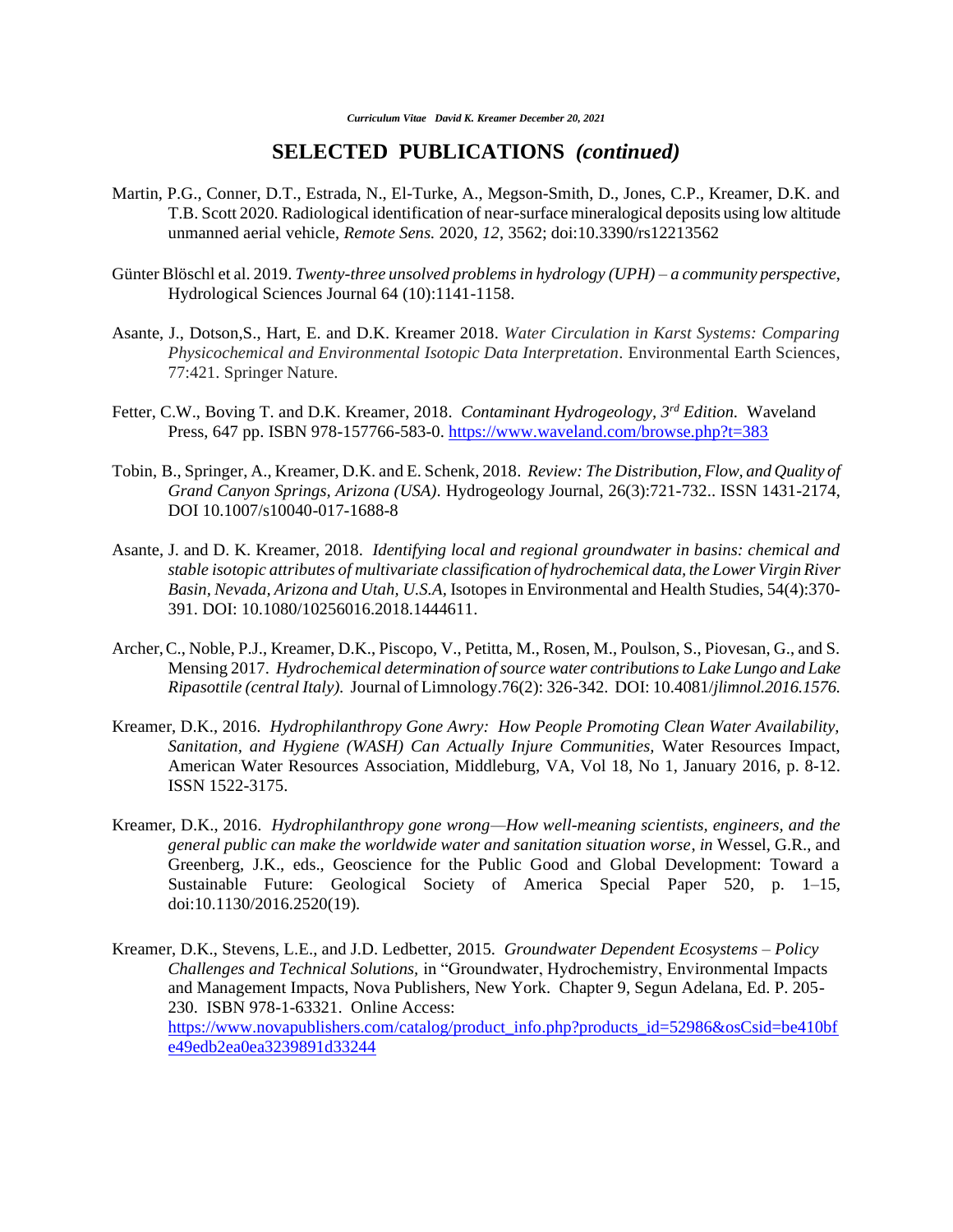- Asante, J. and D.K. Kreamer, 2015. *A New Approach to Identify Recharge Areas in the Lower Virgin River Basin and Surrounding Basins by Multivariate Statistics*. Mathematical Geosciences, Published Online: 12 February 2015 DOI 10.1007/s11004-015-9583-0
- Kreamer, D.K., 2015. *An Allegorical view of Hydrophilanthropy Gone Awry,* in Integrated Hydrogeology: Contemporary Principals, Policy and Practice, Proceedings of the  $35<sup>th</sup>$  Annual Groundwater Conference, International Association of Hydrogeologists (Irish Group). 21-22 April 2015, Tullamore, Ireland, p 11-17.
- Noble, P.J., Chandra, S. and D.K. Kreamer, 2013. *Dynamics of phytoplankton distribution in relation to stratification and winter precipitation, Fallen Leaf Lake, CA* . Western North American Naturalist 73(3) pp. 302-320. (Honorable mention for the Outstanding Natural History Paper of 2013).
- Kreamer, D.K. 2012. *Water and International Security.* Journal of Contemporary Water Research and Education, Vol. 149, pp.1-3.
- Kreamer, D.K. 2012. *The Past Present and Future of Water Conflict and International Security.* Journal of Contemporary Water Research and Education, Vol. 149, pp.87-94.
- Kreamer, D.K. , Yu, Z., and J. Asante, 2011. *Investigation of Groundwater Abundance and Migration through Analysis of Chemical Hydrologic Tracers, and Mathematical Simulation of Groundwater Movement, Lower Virgin Valley.* Virgin Valley Water District, February 21, 2011, 50 pages.
- Kreamer, D.K., 2010. The Meaning of Hydrophilanthropy. *Water Resources Impact,* American Water Resources Association. September 2010, Volume 12, Number 5, p. 3-5.
- Kreamer, D.K. and B. Usher, 2010. Sub Saharan African Ground Water Protection Building on International Experience. Journal *Ground Water.* National Ground Water Association. April-March 2010 *Ground Water 48 -2 (257-268).*
- Kreamer, D.K., 2010. "Uranium Mining in the Grand Canyon Biting My Tongue on Front of Congress", *Boatman's Quarterly Review,* Volume 22, Number 4, Winter 2009-2010, p. 8-12.
- Kreamer, D.K., 2010. The Need for Hydrophilanthropy. *Journal of Contemporary Water Research and Education,* Universities Council on Water Resources. August 2010, Issue 145, p. 1-4.
- Kreamer, D.K., 2009. Invited Feature Article "From Dry Dock to Wet Tap Converting old ships into mobile desalination plants" *Earth* (formerly *Geotimes*), May 2009, p.44-51.
- Luke, B., Kreamer, D.K., and Y.Tan, 2008. Mechanical model of monofill-type landfill cover subjected to subsidence, *International Journal of Geotechnical Engineering, vol. 1, issue 2, January 2008.*
- Kreamer, D.K. and A.E. Springer, 2008. The Hydrology of Desert Springs in North America, *in Aridland Springs in North America, Ecology and Conservation,* eds. L.E. Stevens and V. J. Meretsky, University of Arizona Press, Tucson ISBN 978-0-8165-2645-1.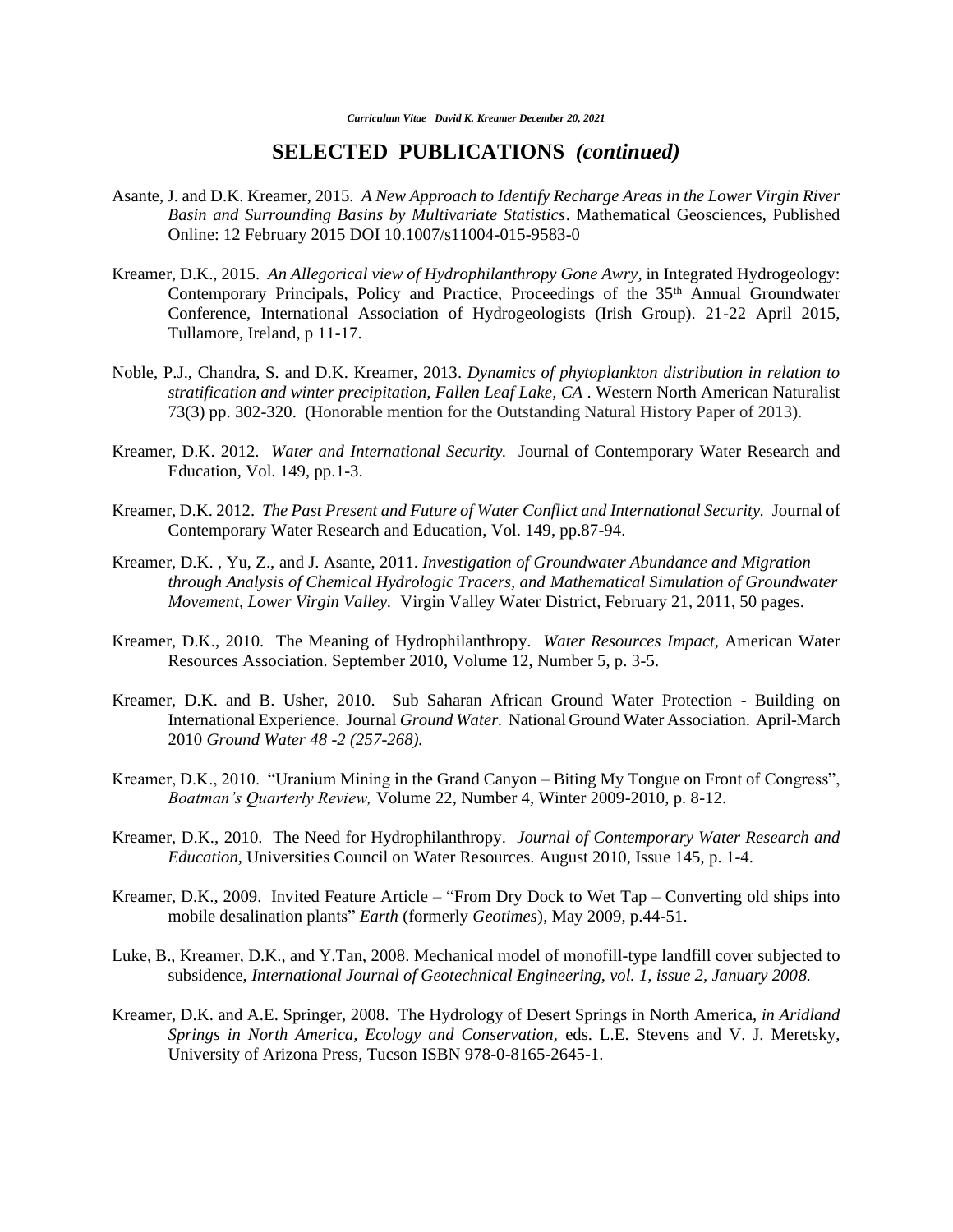- Springer, A.E., Stevens, L.E., Anderson, D.E., Parnell, R.A., Kreamer. D. K., Levin, L. and S. P. Flora, 2008. A Comprehensive Springs Classification System: Integrating Geomorphic, Hydrochemical, and Ecological Criteria, *in Aridland Springs in North America, Ecology and Conservation,* eds. L.E. Stevens and V. J. Meretsky, University of Arizona Press, Tucson ISBN 978-0-8165-2645-1. .
- Yu, Z., Y. Huang, A. Baron, X. Chen, C. Yang, D. Kreamer, and M. Johnson, 2008. Contaminants in groundwater and the subsurface. In Groundwater: Modeling, Management and Contamination edited by L.F. Konig and J.L. Weiss, Nova Science Publishers, 131-150.
- Kreamer, D.K., 2001. Down the Rabbit Hole with Alice Sucking Soil Gas All the Way*. Ground Water Monitoring and Remediation*, Vol. 21, No. 4, p. 52-56.
- Ingraham, N., K. Zukosky, and D.K. Kreamer, 2001. The Application of Stable Isotopes to Identify Problems in Large-Scale Water Transfer in Grand Canyon National Park. *Environmental Science and Technology*, 35-7 (1299-1302).
- Doremus, L. and D.K. Kreamer, 2000. Water Quantity and Quality at Bryce Canyon National Park*, Hydrology and Water Resources in Arizona and the Southwest*, Vol. 30, pp.81-95.
- Johannessonn, K.H., Stetzenbach K. J. Hodge, V.F., Kreamer, D. K. And X. Zhou, 1997. Delineation of Ground-Water Flow Systems in the Southern Great Basin Using Aqueous Rare Earth Element Distributions. *Ground Water* Vol. 35, No. 5, p. 807-819.
- Kreamer, D.K., Stetzenbach, K.J., Hodge, V.F., Johanneson, K. and I. Rabinowitz, 1996. Trace Element Geochemistry in Water from Selected Springs in Death Valley National Park, California. *Ground Water.* 34-1, p.95-103 (Jan-Feb. 1996).
- Steinberg, S.M., Schmeltzer, J.S., and D.K. Kreamer, 1996. Sorption of Benzene and Trichhloroethylene (TCE) on a Desert Soil: Effects of Moisture and Organic Matter. *Chemosphere*, Vol. 33, No. 5, 961- 980.
- James, D.E., Johnson, T.E. and D.K. Kreamer, 1996. Interference of Avian Guano in Analysis of Fuel-Contaminated Sites. *ASCE J. of Envirn. Engineering,* (122-1) p. 74-78
- Johannesson, K.H., Stetzenbach, K.J., Kreamer, D.K., and V.F. Hodge, 1996. Multivariate Statistical Analysis of Arsenic and Selenium Concentrations in Groundwaters from South-Central Nevada and Death Valley, California*. J. of Hydrology*. Vol.178, 1-4, pp.181-204.
- Steinberg, S.M., Fairley, J. and D.K. Kreamer, 1994. Slow Desorption of Toluene from Several Ion-Exchanged Montmorillonites. *J.Soil Contamination* 3(3):249-264.
- Stetzenbach, K.J., Amano, M., Kreamer, D.K., and V.F. Hodge, 1994. Testing the Limits of ICP-MS: Determination of Trace Elements in Ground Water at the Part-Per-Trillion Level. *Ground Water.* Vol 32. No. 6, p. 976-985.
- Johnson, T.E. and D.K. Kreamer, 1994. Physical and Mathematical Modeling of Diesel Fuel Liquid and Vapor Movement in Porous Media. *Ground Water*, Vol. 32, No. 4., p. 551-560.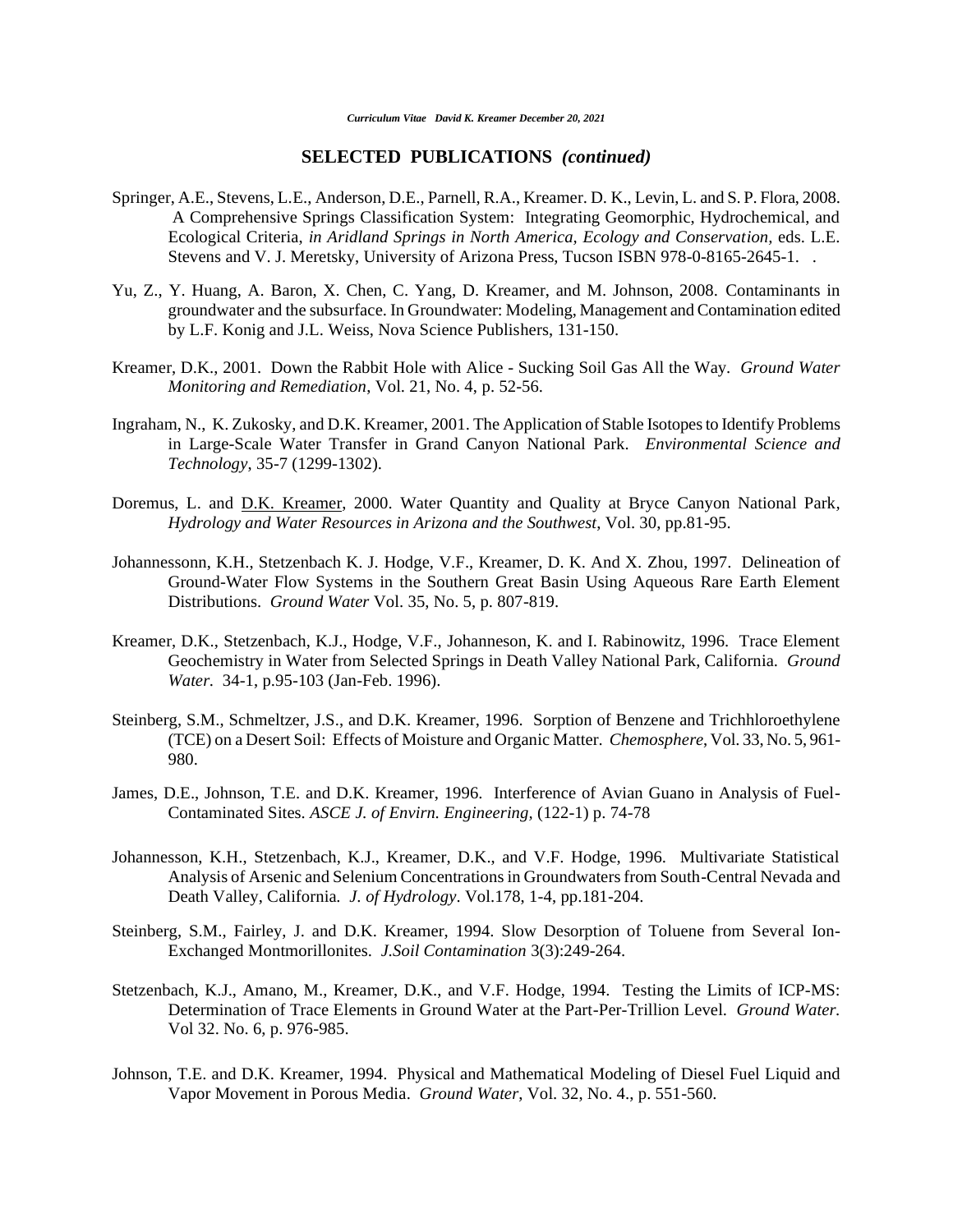*Curriculum Vitae David K. Kreamer December 20, 2021*

- Kreamer, D.K, Oja K.J., Steinberg, S.M., and H. Phillips, 1994. Vapor Adsorption of a Solvent on Quartz Sands of Varying Grain Size. *Journal of Environmental Engineering, ASCE,* Vol. 120, No. 2, p. 348- 358.
- Steinberg, S.M. and D.K. Kreamer, 1994. Determination of Sorption Isotherms for Volatile Organic Compounds on Unsaturated Calcareous Soil from Southern Nevada Using Inverse Chromatography. *Environmental Science and Technology*. Vol. 27, No. 5, 883-888.
- Kreamer, D.K., 1997. Determination of Pollutant Movement by Controlled Laboratory Experiments: Summary Report, *U.S. Environmental Protection Agency Publication ISBN B000106QWYXO. And*  SuDoc EP 1.89/2:600/S-97/004, *U.S. Environmental Protection Agency Publication ISBN B00010YZS2.*
- Kreamer, D.K., 1994. Groundwater Monitoring, Chapter 5 from U.S. Environmental Protection Agency Guidance Document, *Design, Operation, and Closure of Municipal Solid Waste Landfills*.
- Kreamer, D.K., 1994. Release Characterization and Remediation, Chapter 6 from U.S. Environmental Protection Agency Guidance Document, *Design, Operation, and Closure of Municipal Solid Waste Landfills*.
- Suchomel, K.H., Kreamer, D.K., and A. Long, 1990. Production and Transport of Carbon Dioxide in a Contaminated Vadose Zone: A Stable and Radioactive Carbon Study. *Environmental Science and Technology,* Vol. 24, No. 12, p.1824-1831.
- Kreamer, D.K. and K.J. Stetzenbach, 1990. Development of a Standard, Pure-Compound Base Gasoline Mixture for Use as a Reference in Field and Laboratory Experiments. *Ground Water Monitoring Review,* Spring 1990, p.135-145.
- Houston, S.L., Kreamer, D.K. and R. Marwig, 1989. A Batch-Type Testing Method for Determination of Adsorption of Gaseous Compounds on Partially Saturated Soils. *Geotechnical Testing Journal, ASTM,* March 1989, p.3-10.
- Houston, S.L. and D.K. Kreamer, 1989. Effect of Temperature on the Potential for Gaseous Adsorption by Partially Saturated Soils, Engineering Geology and Geotechnical Engineering, Watters (ed.) p.357- 361. A.A.Balkema/Rotterdam/Brook, Hardbound, ISBN 90 6191 878 2.
- Kreamer, D.K., Weeks, E.P. and G.M. Thompson, 1988. A Field Technique to Measure the Tortuosity and Sorption-Affected Porosity for Gaseous Diffusion of Materials in the Unsaturated Zone with Experimental Results from near Barnwell, South Carolina. *Water Resources Research,* Vol. 24, No. 3, p.331-341.
- Johannesson, K.H., Stetzenbach, K.J., Frum, C.I., Loa, K., Rabinowitz, I., Farnham, I., Guo, C. Hodge, V.F., and D.K. Kreamer, 1994. Geochemistry and Speciation of the Rare Earth Elements in Groundwaters from Ash Meadows, Nevada, and Death Valley, California and Nevada. *EOS,* Vol. 75, No. 16, p. 149.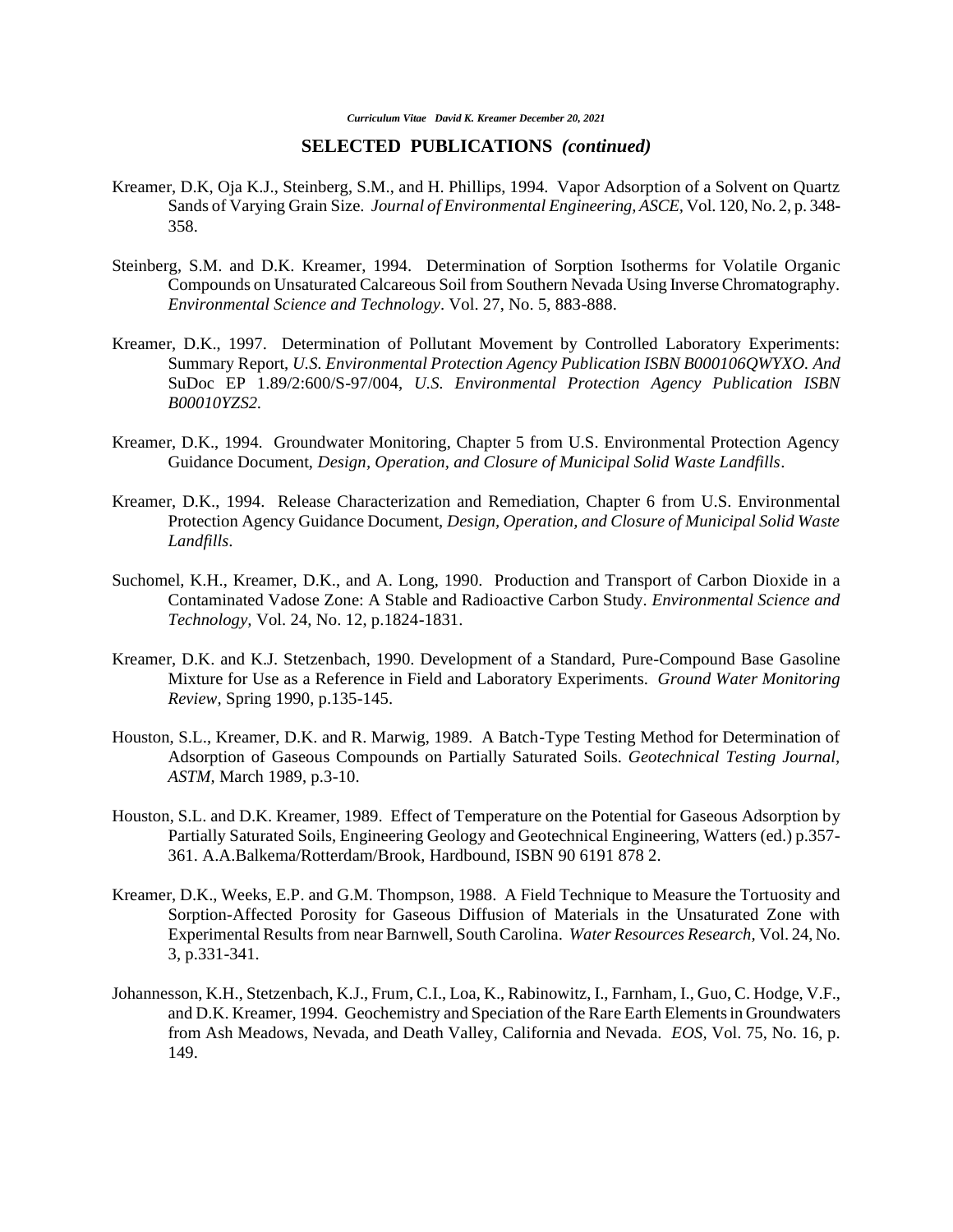- Johnson, T.E., James, D.E., and D.K. Kreamer, 1994. Modeling of Subsurface Dioxin Transport in a Tropical Near-Shore Marine Environment. *Pacific Northwest/ Oceania Conference; Assessment of Models for Groundwater Resources Analysis and Management.* Oahu, HI, March 21-23, 1994.
- Johnson, T.E., Kreamer, D.K. and D.E. James, 1994. Results and Limitations of Semianalytical Modeling of Flow and Hydrocarbon Transport in a Coral Atoll Environment. *Pacific Northwest/ Oceania Conference; Assessment of Models for Groundwater Resources Analysis and Management.* Oahu, HI, March 21-23, 1994.
- Kreamer, D.K., 1992. Water Transfers The Last Resort. (Invited Paper) *American Water Resources Association 28th Annual Conference and Symposium on Managing Water Resources During Global Change*, (International Conference). Reno, NV, November, 1992.
- Steinberg, S.M. and D.K. Kreamer, 1993. Persistence of Several Volatile Organic Compounds in a Low Organic Carbon, Calcareous Soil from Southern Nevada. *Proceedings of the National Symposium on Measuring and Interpreting VOCs in Soils: State of the Art and Research Needs*. U.S. Environmental Protection Agency, Jan.12-14, Las Vegas, NV.
- Oja, K.J. and D.K. Kreamer, 1992. (Invited Paper). The Effect of Moisture on Adsorption of Trichloroethylene Vapor on Natural Soils. *Proceedings of the U.S. Environmental Protection Agency and National Center for Ground Water Research Symposium on Soil Venting,* April 29 - May 1, 1991, Houston, TX, p 13-28.
- Steinberg, S.M. and D.K. Kreamer, 1992. Determination of Sorption Isotherms for Volatile Organic Compounds on Soil using Gas Chromatography. *Structure, Bonding, and Kinetics at Mineral Surfaces Symposium*, American Chemical Society, April 5-10, 1992, San Francisco.
- Kreamer, D.K., Starr, K., Chaganti, S., Johnson, T. and H.A. Phillips, 1990. Gasoline Vapor Compound Ratios as a Tool to Locate Subsurface Fuel Leaks; from Minimizing Risk to the Hydrologic Environment, *Selected Papers from the American Institute of Hydrology Conference*, Las Vegas, Nevada, March 13-15, 1990, p.243-249.
- J. L. Younker, et al., *Report of the Peer Review Panel on the Early Site Suitability Evaluation of the Potential Repository Site at Yucca Mountain, Nevada* , SAIC-91/8001 (Washington, D.C.: U.S. Department of Energy, 1992), B-2.
- Weaver, J., Enfield, C.G., Yates, S., Kreamer, D.K. and D. White, 1989. Predicting Subsurface Contaminant Transport and Transformation: Considerations for Model Selection and Field Validation. *U.S. Environmental Protection Agency Publication EPA/600/S6-87/005,* 60p.
- Tyler, S.W., Whitbeck, M.R., Kirk, M.W., Hess, J.W., Everett, L.G., Kreamer, D.K., Wilson, B.H., and J. van Ee, 1987. Processes Affecting Subsurface Transport of Leaking Underground Tank Fluids. *U.S. Environmental Protection Agency Publication EPA/600/2-89/045*.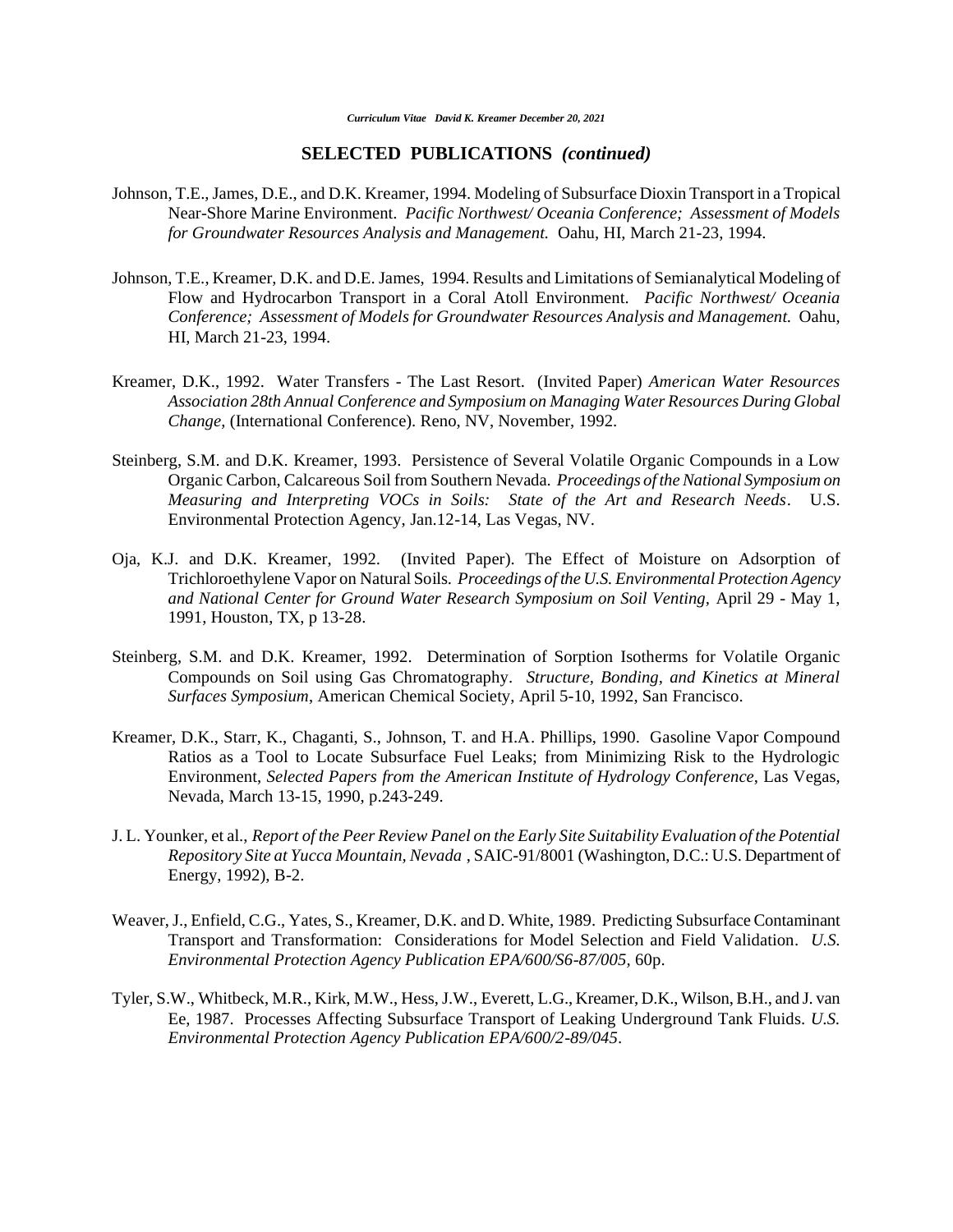- Kreamer, D. K., 1983. An Evaluation of Selected Halocarbon and Trace Gases for Potential Use as Indicators of Groundwater Movement and Source. *U.S. Environmental Protection Agency Publication*. *ISBN B0006YCQ02.*
- Thurnblad, T.W., Bentley, H.W. and D.K. Kreamer, 1982. An Evaluation of the Effectiveness of Hydrogen and Oxygen Isotopes used in Concert with Chemical Water-Quality Parameters as Indicators of Surface Water Movement and Source. *U.S. Office of Water Research and Technology, USGS OCLC No.: ocm09307263.*
- Kreamer. D.K., 1976. Future Effects of the Central Arizona Project on the Thermal Regime of Lake Havasu, Arizona. *Hydrology and Water Resources in Arizona and the Southwest*, Vol. 6., p.75-80.
- Ince, S., Kreamer, D.K., Young, D.W., and C.L. Constant, 1976. Water Quality Study of Lake Havasu, Arizona Near the Central Arizona Project Intake Area. *Hydrology and Water Resources in Arizona and the Southwest*, Vol. 6., p.81-88.

#### **TEACHING**

University of Nevada, Las Vegas -1990 to present. Average Instructor Evaluation Grade is **4.76** out of 5.00 for all courses Arizona State University - 1984 - 1990 Average Instructor Evaluation Grade is **4.44** out of 5.00 for all courses University of Arizona 1979-1984 -No Instructor Evaluations Given

## **GRADUATE STUDENT ADVISEMENT**

D. Kreamer presently is serving or has served since 1991 on the committees of 81 graduate students, 18 of which are at the Ph.D. Level. He is or has been committee chair or co-chair for 34. David is serving and, as past Director of the Water Resources Management Program, has served as the initial academic advisor for many more students who are not included in the above numbers, and has served as the Graduate College outside Representative on many other graduate committees.

### **MEMBERSHIP IN SCIENTIFIC AND PROFESSIONAL SOCIETIES**

American Association for the Advancement of Science American Geophysical Union American Society of Civil Engineering American Water Resources Association ASTM - Section D-18.21.02 Vadose Zone Monitoring Association of Engineering Geologists Geological Society of America Geological Society of Nevada Nevada Advisory Council on Water Resources Universities Council on Water Resources Consortium of Universities for the Advancement of Hydrologic Science Association of Groundwater Scientists and Engineers, NGWA U.S. Environmental Protection Agency, Science Advisory Board International Association of Hydrogeologists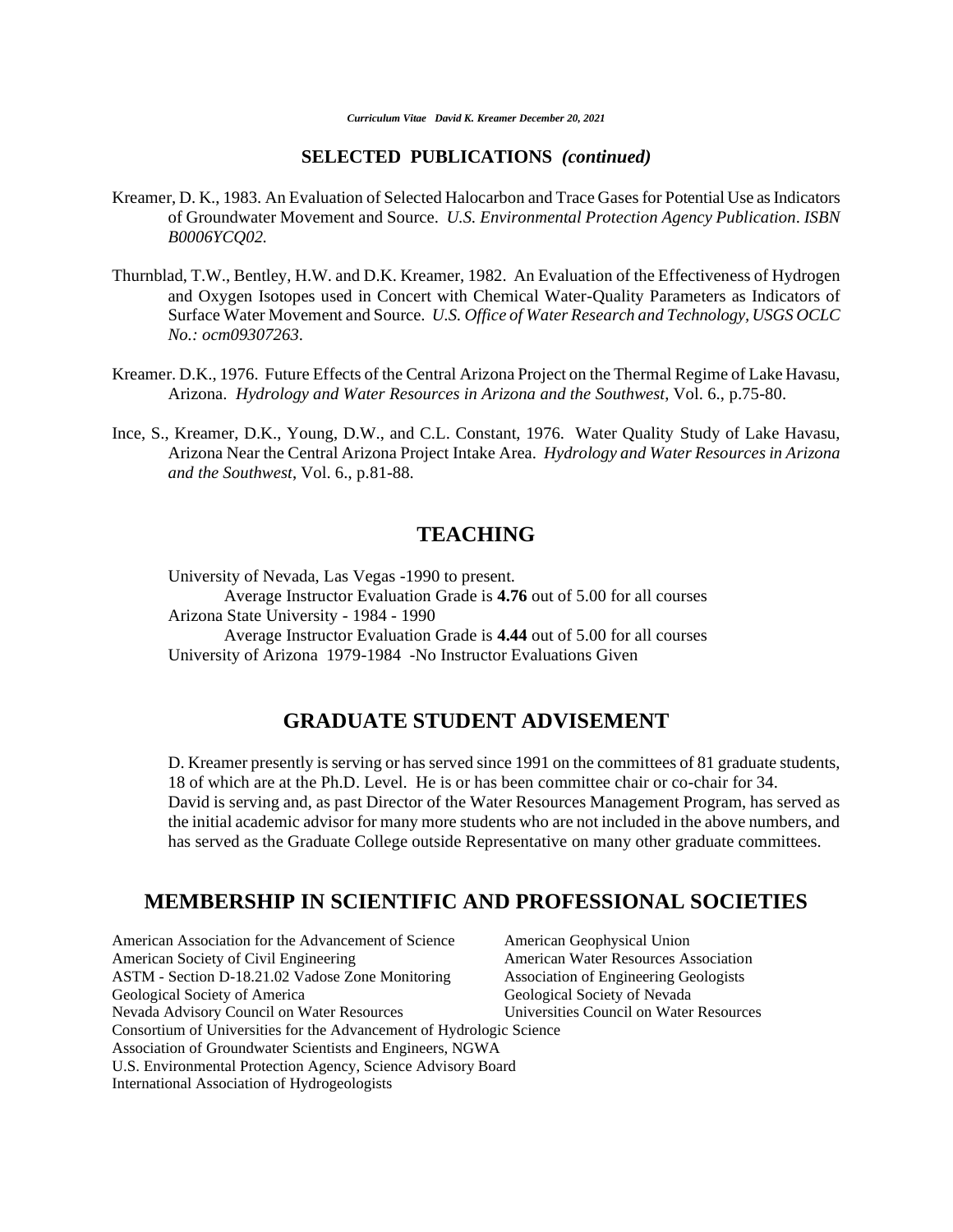# **SELECTED RECENT PROFESSIONAL SERVICE (Last Ten Years)**

- 2020-2024 President, International Association of Hydrogeologists (elected).
- Vice President for Science and Program Coordination, International Association of Hydrogeologists (4yr elected term ended Sept. 16, 2020)
- Vice President for North America, International Association of Hydrogeologists, (4yr elected term ended Sept. 27, 2016).
- Trustee of the International Association of Hydrogeologists Registered Charity, (Two, 4yr terms began Sept. 19, 2012).
- Board Member and President, Universities Council on Water Resources, (elected 3 yr. term began July 19, 2012).
- National Academy of Science, Engineering and Medicine, National Academy of Sciences on the U.S.- Egypt Science and Technology Joint Fund. Subject Expert, Cycle 19, Cairo, Egypt, August 2018.
- Director, National Ground Water Association, Association of Ground Water Scientists and Engineers, Two 2-year terms. (Elected position, 4 years total, ended 2012).
- Secretary/ Executive Board Member, International Association of Hydrogeologists, US NationalChapter. (4yr term ended Sept. 21, 2012)
- Juror International Water Prize 2018, University of Oklahoma.
- Co-Chair for the 2010 Joint Meeting of the National Ground Water Association, Ground Water Summit, and the Ground Water Protection Council Annual Meeting, April 11-15, 2010.
- Member, Hydrogeologists Without Borders, Technical Committee.
- National Academy of Science, Engineering and Medicine U.S.-Egypt Science and Technology Joint Fund. Subject Expert, Cycle 18, Cairo, Egypt, April 2017.
- National U.S. Water Census Ad Hoc Committee, U.S. Geological Survey, Reston VA, and reviewer *Draft Report to Congress: Progress Toward Establishing a National Assessment of Water Availability and Use*, 2010, 2011, and August 3 -24, 2012, under requirements of Section 9508 of the SECURE Water Act (P.L. 111-11).
- Member of U.S. Environmental Protection Agency, Science Advisory Board, Subcommittee on Carbon-14 at High-Level Nuclear Repository Sites.
- Scientific Expert, Iraq Research and Development Initiative (IRDI) II Technical Review and Professional Development Conference, held in Amman, Jordan, October 1-7, 2011.

# **JOURNAL EDITORIAL SERVICE**

- Guest Editor Theme issue on groundwater quality for the Journal Science of the Total Environment, (2021-2022)
- Editorial Board Member Iraqi Geological Journal.
- Editorial Board Member Journal Water (MDPI). Reviewed and made decisions on many manuscripts. (2013 to 2018)
- Editor for an issue on "*Water and International Security*" for the Journal of Contemporary Water Research and Education, Vol. 149, December 2012.
- Editor Theme Issue for the Journal of Contemporary Water Research and Education, Vol. 145, August 2010, "*Hydrophilanthropy and Education*".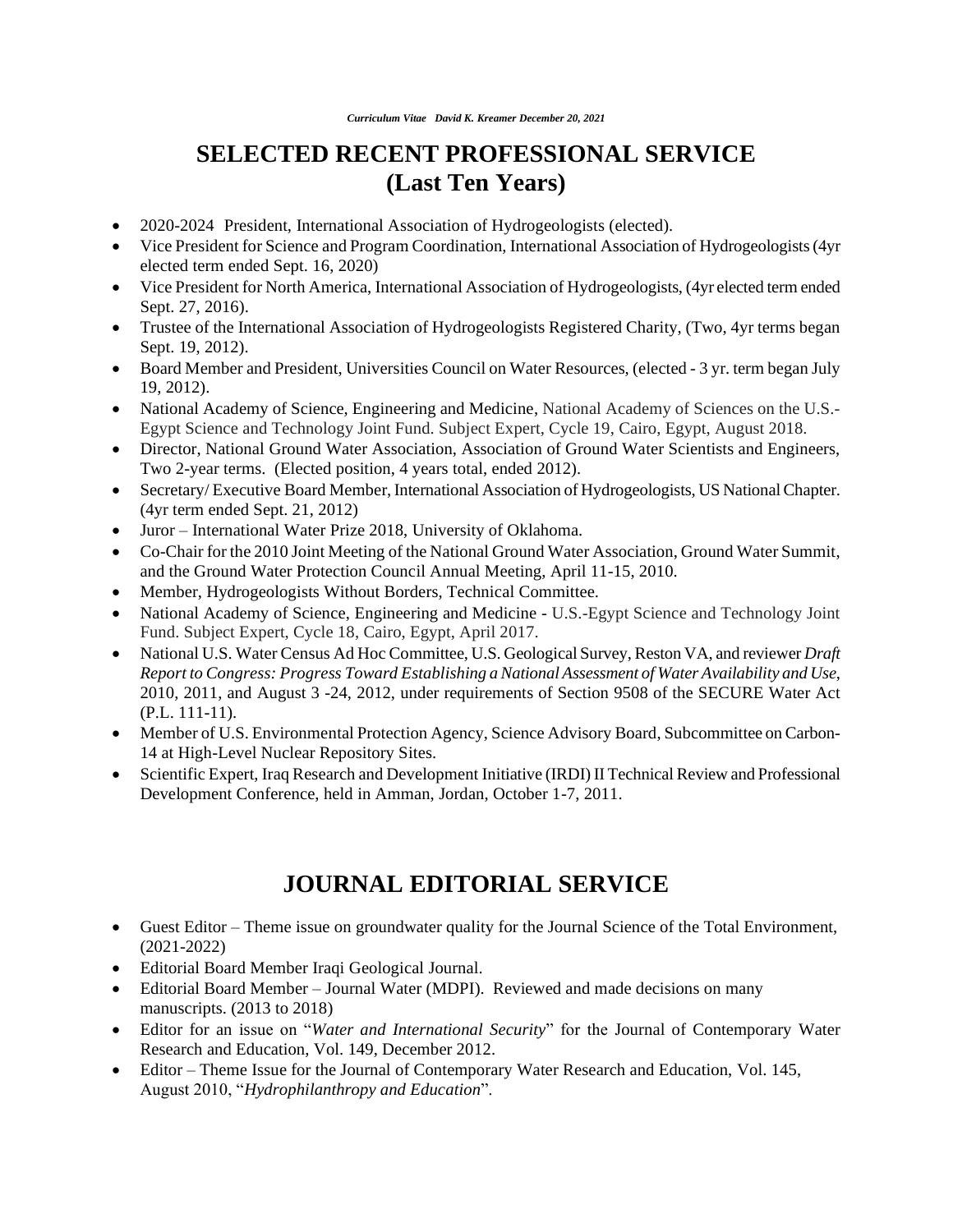# **UNIVERSITY OF NEVADA, LAS VEGAS SERVICE**

Director, Water Resources Management Graduate Program 1990-2002 Member, Environmental Studies Program Planning Committee Participant, 1991 Nevada Governor's Institute Member, Ad Hoc Committee on UNLV Research Member, Energy and the Environment Research Institute Primary Author of Hydroscience EPSCOR Proposal Chair, University Grants and Fellowship Committee Chair, Water Resources Management Planning Committee Member, University Grievance Committee Chair and Member, Appeal Subcommittees for the Faculty Senate Member, Graduate College Faculty and Student Issues Committee Member, Special Hearing Committee, Administrative Code Alternate Representative, Consortium of Universities for the Advancement of Hydrologic Science Member, Critical Incidents and Inter-group Relations Task Force Member, Graduate Council Member, Committee for an Inclusive and Just University; plus many Department and College Committees.

# **COMMUNITY SERVICE**

- Governor's Commission on Arizona Environment, Member and Advisory Council, Member.
- Expert Witness on Hydrogeology of the Grand Canyon for the Havasupai Tribe (time donated).
- Advisor to the Arizona Water Resources Research Center.
- Rockclimbing Instructor for the Arizona School for Deaf and Blind.
- Advanced First Aid Instructor, American Red Cross.
- Southern Arizona Rescue Association, volunteer mountain rescue.
- Technical Advisor to Arizona Nature Conservancy, Canelo Hills Cienega.
- City of Phoenix, Water Quality Advisory Committee, Member.
- Speaker for Senior Center Programs.
- Volunteer, Inner City Games, Habitat for Humanity, and Catholic worker homeless food program, 1999 to present.

# **AWARDS**

- Distinguished Service Award, Universities Council on Water Resources 2015, 2016
- Distinguished Service Award, National Ground Water Association 2012
- Friend of the Universities Council on Water Resources 2010
- Joseph Malone Fellowship for Middle East Studies 1997
- UNLV International Faculty Development Award April 20, 1999
- University of Arizona Foundation Meritorious Performance in Teaching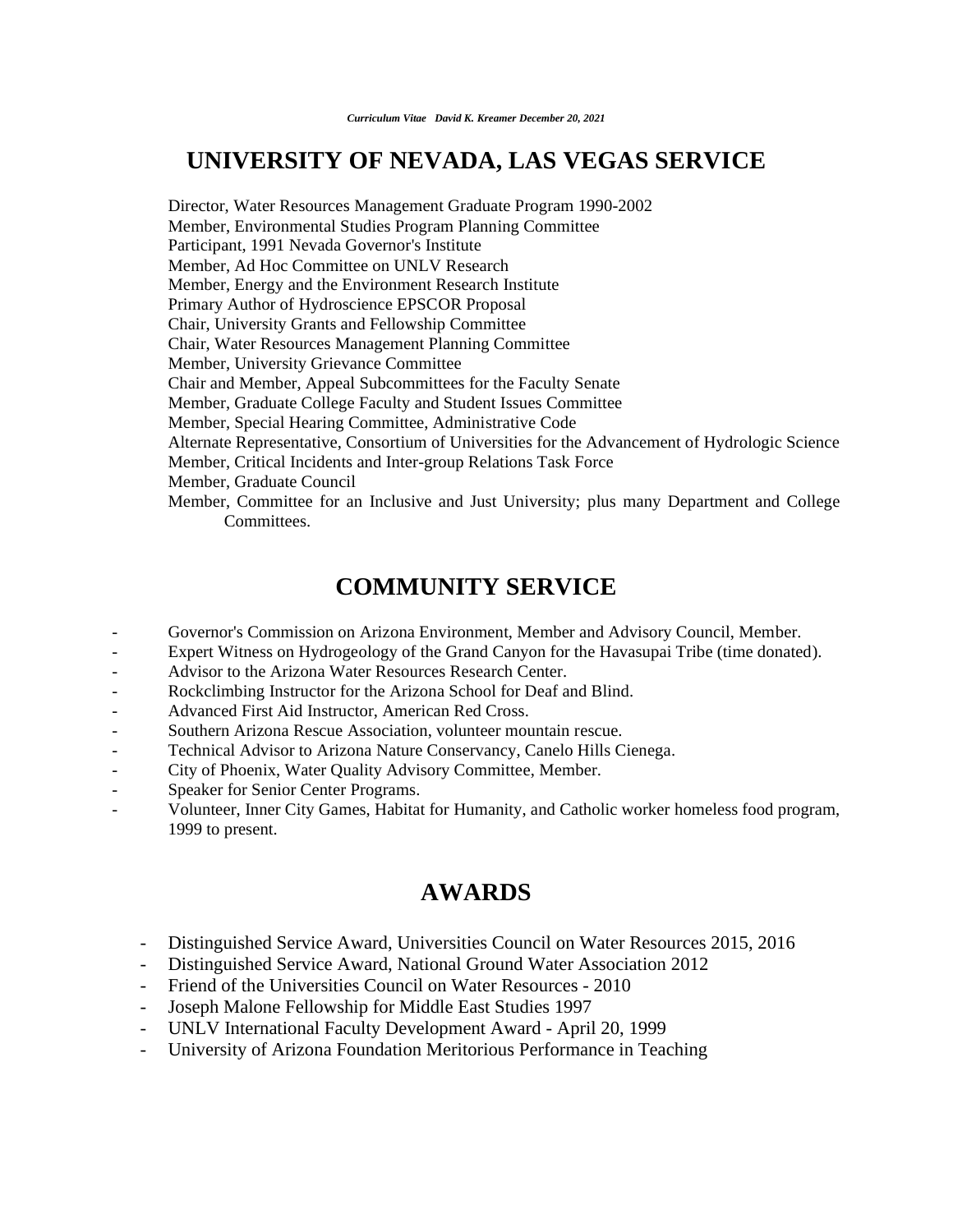# **EXTERNAL REVIEWER FOR VARIOUS PROJECTS/ JOURNALS**

- Referee or Reviewer for several Journals including *Environmental Science and Technology, Water Resources Research, the Journal of Environmental Quality, Ground Water, Ground Water Monitoring and Remediation,* and *Applied Geochemistry*
- External Reviewer, International Proposals for the *Iraqi Science Fellowship Program -* U.S. Civilian Research and Development Foundation, November 2012.
- Scientific Expert Review of Iraqi Science, US State Dept. and US Dept of Energy, Amman, Jordan, October 1-7, 2011
- External Peer Reviewer, Georgia National Science Foundation (Shota Rustaveli), Tbilisi, Georgia.
- Project Email Mentor and Reviewer for "Groundwater Assessment and Management at the middle and southern parts of Iraq", U.S. Civilian Research Development Foundation – *specifically, refereed final report on the Tikrit Samarra Ground Water Model.*
- National Science Foundation, *[Innovations at the Nexus of Food, Energy and Water Systems,](https://www.nsf.gov/funding/pgm_summ.jsp?pims_id=505241)* Reviewer, Track 1 Spring Panel 2017,05/22-24/2017.
- External Reviewer Argonne National Laboratory, Environmental Sciences Division, University of Chicago.
- External Reviewer, University of the Free State, South Africa, Institute for Groundwater Studies, "A groundwater review at Anglo Platinum's RPM – Mogalakwena Section to determine if the mining activities are the cause of elevated nitrates in the Ga-Molekana and Old Ga-Pila communities' groundwater."
- Referee for Water Resources Institute, Technion, Israel Institute of Technology research proposals
- External Reviewer for University research funded by the Republic of South Africa, Water Resource Commission.
- External Reviewer South African Hazardous Waste Sites.
- External Reviewer for several research proposals over several years for cooperative environmental research in the Former Soviet Union (FSU), Civilian Research and Development Foundation, (CRDF)
- External Evaluator Water use and Quality Model used for Dewatering Coal Seam Gas (Coal Bed Methane) operations in the Serrat-Bowen Basin, Australia.
- Referee for International Science and Technology Center, Moscow Analysis of Burials of Radioactive Waste in the Territory of the Russian Research Center "Kurchatov Institute" in Moscow and Paths of Supposed Radionuclide Migration in the Environment.
- Reviewer for Master's Thesis Kuwait University, external referee for Ph.D student at University of Pretoria, South Africa, and two Ph.D. Students at the University of the Free State South Africa, including External Assessor for the Ph.D. Dissertation of Vierah Hulley, "*Development of a Quantitative Predictive Decision Analysis Tool for DNAPL Remediation Technologies".*
- Past Member and Consultant for the U.S. EPA National Science Advisory Board.
- External Reviewer for Northern Arizona University Tenure and Promotion.
- Independent Peer Reviewer, Yucca Mountain Hydrology, Early Site Suitability Evaluation for High-level Nuclear waste disposal.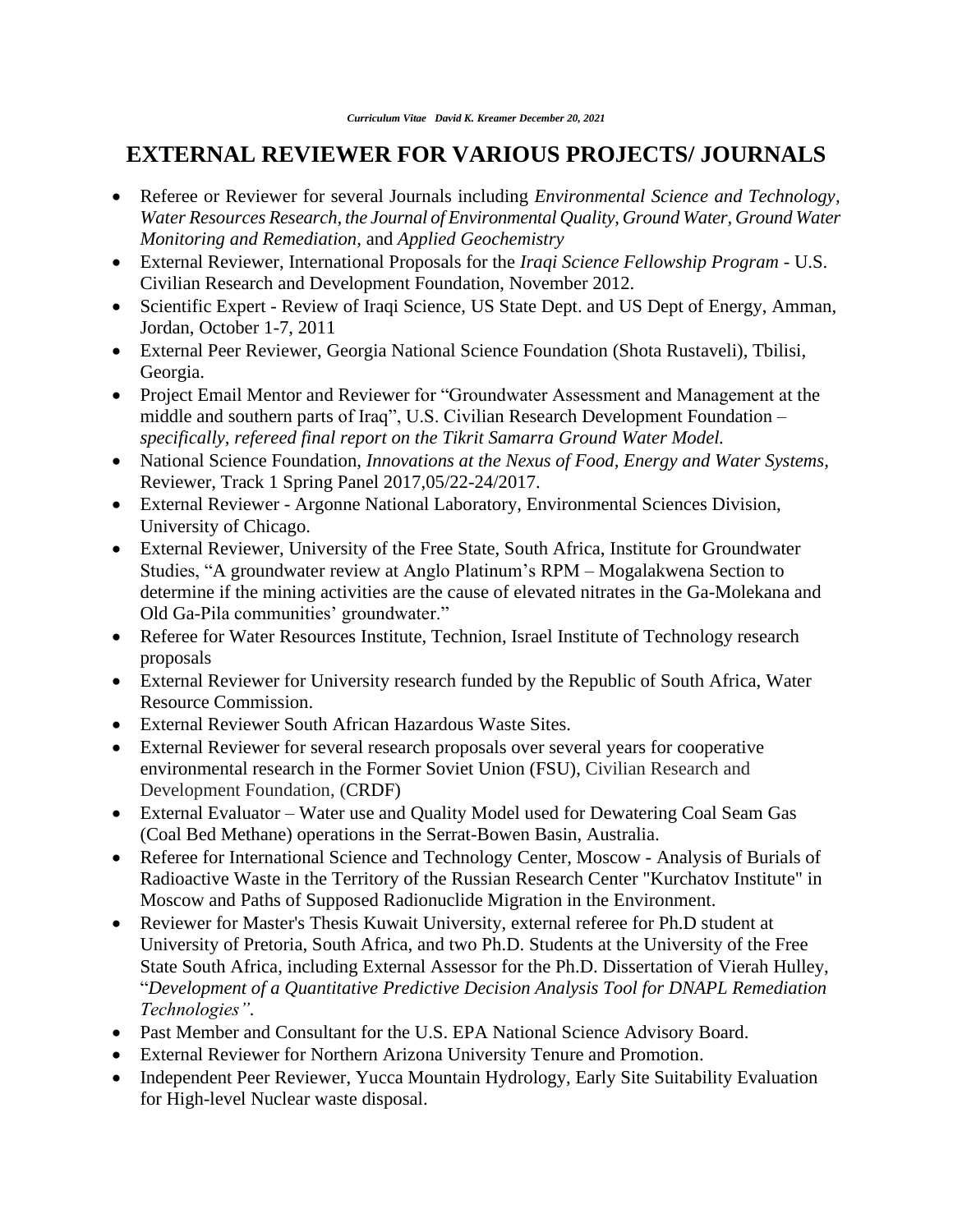# **SELECTED SHORT COURSES / EXTENSION ACTIVITIES**

- U.S. Bureau of Land Management Training, Keynote presentation,1 and 1/2 days of two week course, NTC Course 3700-8, June 12, 2018, "Groundwater Hydrology", Las Vegas, NV
- Understanding Migration, Assessment, and Remediation of Non-Aqueous Phase Liquids, National Ground Water Association. 2-day course. December 8-9, 2014, Las Vegas, NV, D.K. Kreamer and Randy Sillan.
- U.S. Bureau of Land Management Training, Keynote presentation, 1 and  $1/2$  days of twoweek course,NTC Course 3700-8, December 1-2, 2014, "*Groundwater Hydrology",* Las Vegas, NV .
- **EXECTE:** Lecture Series in Australia, November 2014, Environmental Tracers to Characterize Groundwater Dependent Ecosystems; Lectures at the University of Queensland, University of New South Wales, and Flinders University.
- Lecture Series in Italy, July 2014, Understanding Spring flow in Grand Canyon National Park; Presentations at the University of Tuscia, University of Rome Sapienza, University of Bologna, and University of Perugia.
- Kreamer, D. K., 2012. *Understanding Migration, Assessment, and Remediation of Non-Aqueous Phase Liquids*, National Ground Water Association - Invited Short Course, October 24-26, 2012, New Orleans, LA.
- Presenter National Science Foundation EPSCoR shortcourse Interdisciplinary Modeling: Water-Related Issues and Changing Climate NRES 730, Summer 2010, " *Thermal Stratification Modeling of Lakes".*
- Understanding Migration, Assessment, and Remediation of Non-Aqueous Phase Liquids, National Ground Water Association. Taught 2 days of a 3 day course. August 12-15, 2010, Boston, MA, D.K. Kreamer and Paul Yaniga
- Remote Water Quality Monitoring. 5-day short-course April 12-16, 2009, Baghdad, Iraq.
- Non-Aqueous Phase Liquids Hydrogeology and Groundwater Contamination. National Groundwater Association, Baltimore, MD, 2008, two days, September 23-24. D.K. Kreamer.
- Introduction to Hydrology, U.S. Bureau of Land Management Training, Keynote presentation, 1 and 1/2 days of two-week course, August 12-13, 2008, Las Vegas, NV.
- University of the Western Cape (South Africa 3-day short course), Groundwater Pollution, Migration and Fate, May 17-19, 2007.
- University of the Free State (South Africa) Geophysical Methods in Site Assessment, May 31, 2007.
- University of Zimbabwe (Zimbabwe), Soil Salinity and Groundwater Contamination, May 28, 2007.
- Bindura University for Science Education (Zimbabwe 3 lectures), May 25-27, 2007.
- University of Nairobi (Kenya), Use of environmental Isotopes in tracking salinity, May 21, 2007.
- U.S. Bureau of Land Management, Oil and Gas Operator's Workshop, Western Wyoming Community College, April 18, 2007.
- Basic Hydrology, U.S. Bureau of Land Management Training, Keynote presentation,1 and 1/2 days of two-week course, May 8-9, 2006, Las Vegas, NV.
- Introduction to Hydrology, U.S. Bureau of Land Management Training, Keynote presentation, 1 and 1/2 days of two-week course, May 3-4, 2004, Las Vegas, NV.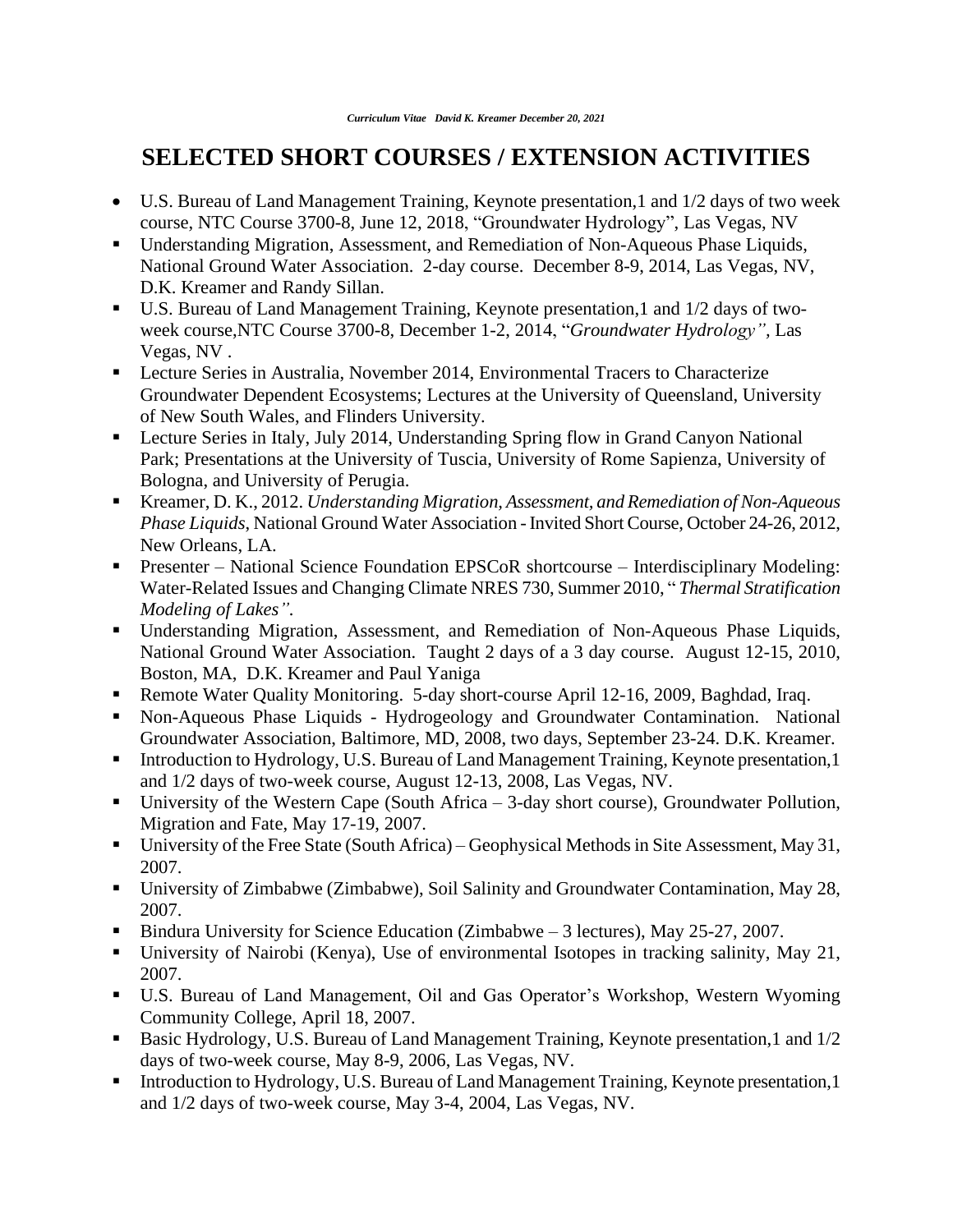## **SELECTED SHORT COURSES / EXTENSION ACTIVITIES (Continued)**

- Contaminant Hydrology and Mine Reclamation, U.S. Bureau of Land Management short course, 1 day of a two-week course, Butte, Montana, USA. August 7, 2003.
- Kreamer, D. K. and H. Schuver. 4-day short course on Advanced Contaminant Hydrology, 1 day workshop, and several short lectures throughout South Africa, invited by the SA Department of Water Affairs and Forestry, May 19-30, 2003. Course notes published.
- Hydrologic Mathematical Modeling, U.S. Bureau of Land Management Training, 1/2 day, May 5, 2003, Las Vegas, NV, USA.
- Groundwater Contamination and Surface-Groundwater Interactions, 3-day short course, May 21-23, 2002, Alaska Department of Environmental Conservation, Anchorage Alaska, USA.
- Contaminant Hydrology and Mine Reclamation, U.S. Bureau of Land Management short course, 1.5 day of a two-week course, Las Vegas, May 6-7, 2002.
- Kreamer, D. K. and R Breeden. 2-day seminar, 1 day workshop, several short lectures throughout South Africa, invited by the SA Department of Water Affairs and Forestry, March 1- 15, 2002.
- Free Product Training Migration, Assessment, and Remediation of Non-Aqueous Phase Liquids, Michigan Department of Environmental Quality, Storage Tank Division. Taught 2 1/2 days of a 3-day course, September 12-14, 2000. D.K. Kreamer and James Davidson. Course notes published. Invited Speaker.
- Groundwater Contamination, U.S. Bureau of Land Management Training, 1.5 days, April 24-25, 2000, Las Vegas, NV, D.K. Kreamer.

# **SELECTED ABSTRACTS AND PROFESSIONAL PRESENTATIONS**

- Kreamer, D.K, Opening Welcome IV Union of Russian Hydrogeologists, December 14, 2021, Moscow, Russia.
- Kreamer, D.K, Panelist Climate change, Virtual Water Conference -Dam the Status Quo, December 13, 2021, Boyd School of Law, University of Nevada, Las Vegas
- <https://drive.google.com/file/d/1NJxtql31bhrmo8B1OpSGlq6AvI-iJ4az/view>
- Kreamer, D.K, Invited plenary keynote If Earth has a hidden underground pulse, that pulse is groundwater. ISARM 2021 Transboundary Aquifers: Challenges and the Way Forward, December 6-8, 2021. Paris, France.
- Kreamer, D.K, Plenary Special Session Water Associations Roles, Values, and Expectations in the Modern World, XVII (IWRA) International Water Resources Association World Water Congress, December 2, 2021, Daegu, Korea.
- Kreamer, D.K, Comparison of the Nile River Basin to the Colorado River Basin. Second Webinar Revisiting the Nile River Basin and Lessons Learned from the Colorado River Basin. Global Water Alliance. November 16, 2021. Virtual.

<https://mail.google.com/mail/u/0/#search/vuhl%40vuawater.com?projector=1>

• Kreamer, D.K, Opening Ceremony Plenary - Groundwater in Africa, 32nd Annual Conference of the Nigerian Association of Hydrogeologists 1-5 November 2021, Katsina, Nigeria. (invited).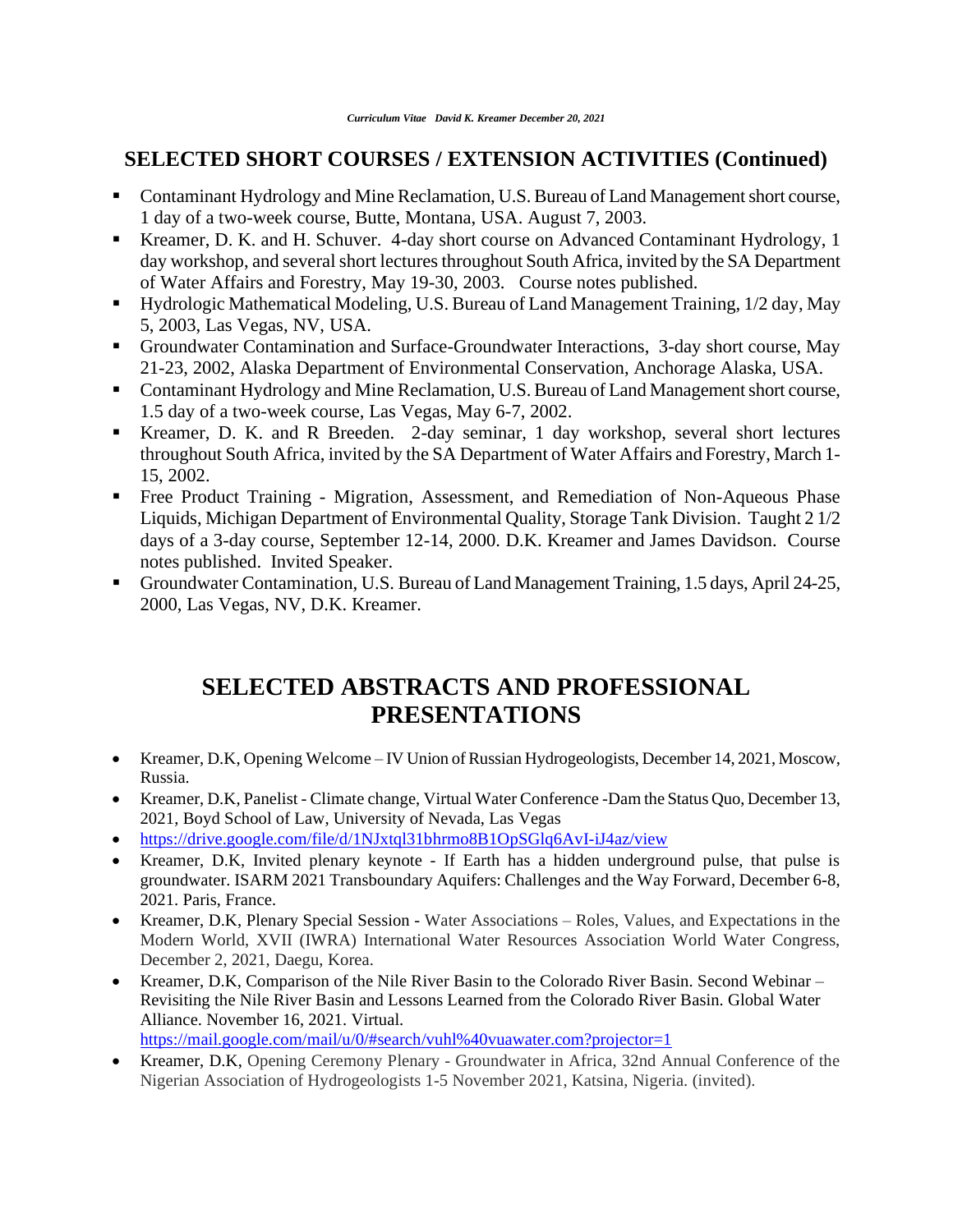- Kreamer, D.K, Water challenges in Mesquite and the Colorado River Basin. Mesquite Democratic Party, November 3, 2021, Mesquite, Nevada, USA.
- Kreamer, D.K, Plenary Keynote Invisible Groundwater the Last Lifeline for Expanding Populations in the Face of Climate Change, Geological Society of South Africa 17<sup>th</sup> Groundwater Conference and Exhibition, October 17-20, 2021, Pretoria, City of Tshwane, Gauteng, South Africa.
- Kreamer, D.K, Perspectives on a crucial resource The importance and vulnerability of our water supplies. American Geosciences Institute (AGI) - Earth Science Week Webinar Series. October 14, 2021. [https://www.americangeosciences.org/webinars/perspectives-crucial-resource-importance-and](https://www.americangeosciences.org/webinars/perspectives-crucial-resource-importance-and-vulnerability-our-water-supplies)[vulnerability-our-water-supplies](https://www.americangeosciences.org/webinars/perspectives-crucial-resource-importance-and-vulnerability-our-water-supplies) or [https://www.waterwired.org/2021/11/david-k-kreamer-perspectives-on-a-crucial-resource-the](https://www.waterwired.org/2021/11/david-k-kreamer-perspectives-on-a-crucial-resource-the-importance-and-vulnerability-of-our-water-sup.html?utm_source=feedburner&utm_medium=email&utm_campaign=Feed%3A+typepad%2FFdoQ+%28WaterWired%29)[importance-and-vulnerability-of-our-water](https://www.waterwired.org/2021/11/david-k-kreamer-perspectives-on-a-crucial-resource-the-importance-and-vulnerability-of-our-water-sup.html?utm_source=feedburner&utm_medium=email&utm_campaign=Feed%3A+typepad%2FFdoQ+%28WaterWired%29)[sup.html?utm\\_source=feedburner&utm\\_medium=email&utm\\_campaign=Feed%3A+typepad%2FFdo](https://www.waterwired.org/2021/11/david-k-kreamer-perspectives-on-a-crucial-resource-the-importance-and-vulnerability-of-our-water-sup.html?utm_source=feedburner&utm_medium=email&utm_campaign=Feed%3A+typepad%2FFdoQ+%28WaterWired%29) [Q+%28WaterWired%29](https://www.waterwired.org/2021/11/david-k-kreamer-perspectives-on-a-crucial-resource-the-importance-and-vulnerability-of-our-water-sup.html?utm_source=feedburner&utm_medium=email&utm_campaign=Feed%3A+typepad%2FFdoQ+%28WaterWired%29)
- Kreamer, D.K, Invited Plenary Opening and Closing Ceremonies Groundwater The Hidden Resource, 48th Congress of the International Association of Hydrogeologists, September 2-11, 2021, Brussels, Belgium.
- Kreamer, D.K, Invited Keynote Groundwater in the Field: Challenges, Opportunities, and Possible Solutions, 48th Congress of the International Association of Hydrogeologists, September 2-11, 2021, Brussels, Belgium.
- Kreamer, D.K, Invited Panelist, Stockholm World Water Week, Session on World Water Day 2022 Groundwater: Making the Invisible Visible. 27 August, 2021, Stockholm, Sweden. Sponsored by the United Nations.
- Kreamer, D.K, Invited Plenary Opening and Closing Ceremonies Groundwater Professionals, making the world a better place, 47th Congress of the International Association of Hydrogeologists, August 23-27, 2021, Sao Paulo, Brazil.
- Kreamer, D.K, Ten Reasons why our relationship with groundwater is a total mess and what should be done, Webinar – July 22, 2021, [https://mail.google.com/mail/u/0/#search/Brazil+roundtable+webinar/WhctKKWxXHVkhPXXpdgm](https://mail.google.com/mail/u/0/#search/Brazil+roundtable+webinar/WhctKKWxXHVkhPXXpdgmnDljqSwghGbdBtZnWPLDZpzgGmFfgSrcjWBRXGfbtvcPMsrpZjb?projector=1&messagePartId=0.1.13) [nDljqSwghGbdBtZnWPLDZpzgGmFfgSrcjWBRXGfbtvcPMsrpZjb?projector=1&messagePartId=0.](https://mail.google.com/mail/u/0/#search/Brazil+roundtable+webinar/WhctKKWxXHVkhPXXpdgmnDljqSwghGbdBtZnWPLDZpzgGmFfgSrcjWBRXGfbtvcPMsrpZjb?projector=1&messagePartId=0.1.13) [1.13](https://mail.google.com/mail/u/0/#search/Brazil+roundtable+webinar/WhctKKWxXHVkhPXXpdgmnDljqSwghGbdBtZnWPLDZpzgGmFfgSrcjWBRXGfbtvcPMsrpZjb?projector=1&messagePartId=0.1.13)
- Kreamer, D.K, Groundwater the Key to the UN Sustainable Development Goals, May 27, 2021, Sorbonne University, Paris. [https://www.un-igrac.org/stories/groundwater-key-sustainable](https://www.un-igrac.org/stories/groundwater-key-sustainable-development-goals-sdgs)[development-goals-sdgs](https://www.un-igrac.org/stories/groundwater-key-sustainable-development-goals-sdgs)
- Kreamer, D.K, Invited Keynote Water Challenges in the Middle East/ North Africa Region and Beyond, Ralf Klingbeil Memorial Webinar, May 20, 2021, American University of Beirut, Lebanon. <https://mail.google.com/mail/u/0/#search/ralf+Klingbeil/p4?projector=1>
- Kreamer, D.K, Plenary UN General Assembly water data, information and governance, UN General Assembly (UNGA) High-Level Meeting on the water-related goals and targets of the 2030 Agenda, March 18, 2021, New York, NY, USA. <https://www.un.org/pga/75/high-level-meeting-on-water/> and <http://webtv.un.org/watch/general-assembly-high-level-meeting-on-water/6241754531001/?term=> and

[http://webtv.un.org/meetings-events/watch/continued-general-assembly-high-level-meeting-on](http://webtv.un.org/meetings-events/watch/continued-general-assembly-high-level-meeting-on-water/6241861417001/?term=&sort=date&page=252)[water/6241861417001/?term=&sort=date&page=252](http://webtv.un.org/meetings-events/watch/continued-general-assembly-high-level-meeting-on-water/6241861417001/?term=&sort=date&page=252)

• Kreamer, D.K, The Importance of Groundwater, International Water Resources Association (IWRA) 2020 Online Groundwater Conference Oct. 28-30, 2020 (invited).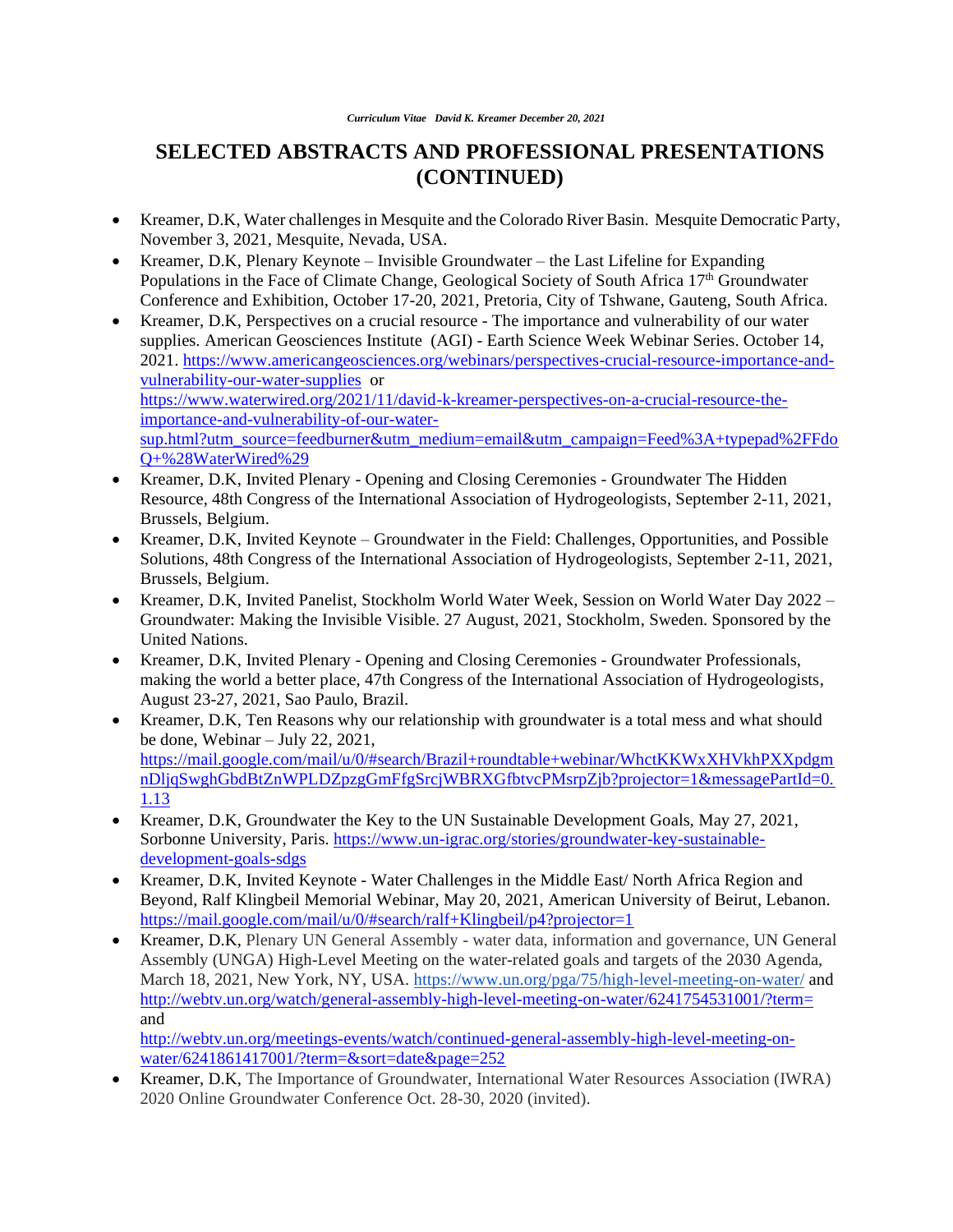- Kreamer, D.K, (invited) Hydrogeology of Springs in the Arid Southwest, Nevada Water Resources Association Annual Meeting, February 11-13, 2020, Las Vegas, NV, USA.
- Kreamer, D.K, (invited plenary) *Uranium mining in the Grand Canyon watershed: risks and challenges,* Restoring the West Conference, 8-9 October 2019, Utah State University, Logan Utah, USA.
- Kreamer, D.K. *The Challenge of Finding Deep Groundwater in Niger, Africa*, OU International WaTER Conference, 16-17 September 2019, Oklahoma State University, Norman OK, USA.
- Kreamer, D.K. *Natural Exceedance of Drinking Water Standards in Spring Water from Grand Canyon National Park, Arizona, USA*, 10th IAHS(International Association of Hydrologic Sciences) International Groundwater Quality Conference (GQ2019),9-13 September 2019, Liege, Belgium.
- Kreamer, D.K. (plenary panel) *Unsolved Problems in Hydrology,*27thGeneral Assembly of the International Union of Geodesy and Geophysics, July 8-18, 2019, Montreal, Canada.
- Kreamer, D.K. (panel discussion) *Connecting Land and Water: Research in the Colorado River Basin,* Annual Conference of the Universities Council on Water Resources, 11-13 June 2019, Snowbird, Utah, USA.
- Kreamer, D.K. *Hydrophilanthropy Gone Wrong: How Well-meaning Scientists Can Make the Situation Worse,* Annual Conference of the Universities Council on Water Resources, 11-13 June 2019, Snowbird, Utah, USA.
- Kreamer, D.K. *Natural Exceedance of Drinking Water Standards in Spring Water from Grand Canyon National Park, Arizona, USA*, Annual Conference of the Universities Council on Water Resources, 11-13 June 2019, Snowbird, Utah, USA.
- Wachholtz J., Paulson, G., Wu, C. and D.K. Kreamer, 2018. *Mining in the Grand Canyon Watershed and the Implications on the Water Quality of Local Springs.* Geological Society of America Annual Meeting, 4-7 November, Indianapolis, IN, USA.
- Seddique A.A., Masuda H., Kreamer D.K., Anma R. and Y. Yokoo 2018. *Hydrogeochemical characteristics and assessment of groundwater quality in Cox's Bazar town and its surrounding area, southeast Bangladesh,* 2018 GoldschmidtConference, Geochemical Society and European Association of Geochemistry. August 12-17, 2018, Boston, MA, USA
- Kreamer, D.K. 2018. *Grand Canyon Springs and Exceedence of Maximum Contaminant Level Drinking Water Standards - Implications for Resource Management*. Universities Council on Water Resources Annual Conference, Pittsburgh, PA, USA, June 26-28, 2018.
- Kreamer, D.K. 2018. *Is a University Consortium for Water and Sanitation in the Developing World Sustainable?* Universities Council on Water Resources Annual Conference, Pittsburgh, PA, USA, June 26-28, 2018.
- Kreamer, D.K. 2018. *A New Era of Uranium Mining in the Colorado Plateau.* (Plenary Presentation) What Lies Beneath: Reasons to Care (and be Excited) About Groundwater Use and Management in the Southwest University of Colorado School of Law, Boulder CO, USA. June 7-8, 2018.
- Kreamer, D.K. 2018. *The Invisible Pulses and Pathways for Ecosystem Health – Inconstant Groundwater Flow, Ephemeral Research Funding, and Fluctuating Public Perceptions.*  Keynote Presentation. Spring Ecosystem Science Symposium, Flagstaff, Arizona USA, June 5-6, 2018.
- Kreamer, D.K. 2017. *Exceedence of Maximum Contaminant Level drinking water standards in Grand Canyon springs and implications for future monitoring.* 14th Biennial Conference of Science and Management for the Colorado Plateau and Southwest Region, September 11–14, 2017, High Country Conference Center, Northern Arizona University, Flagstaff, Arizona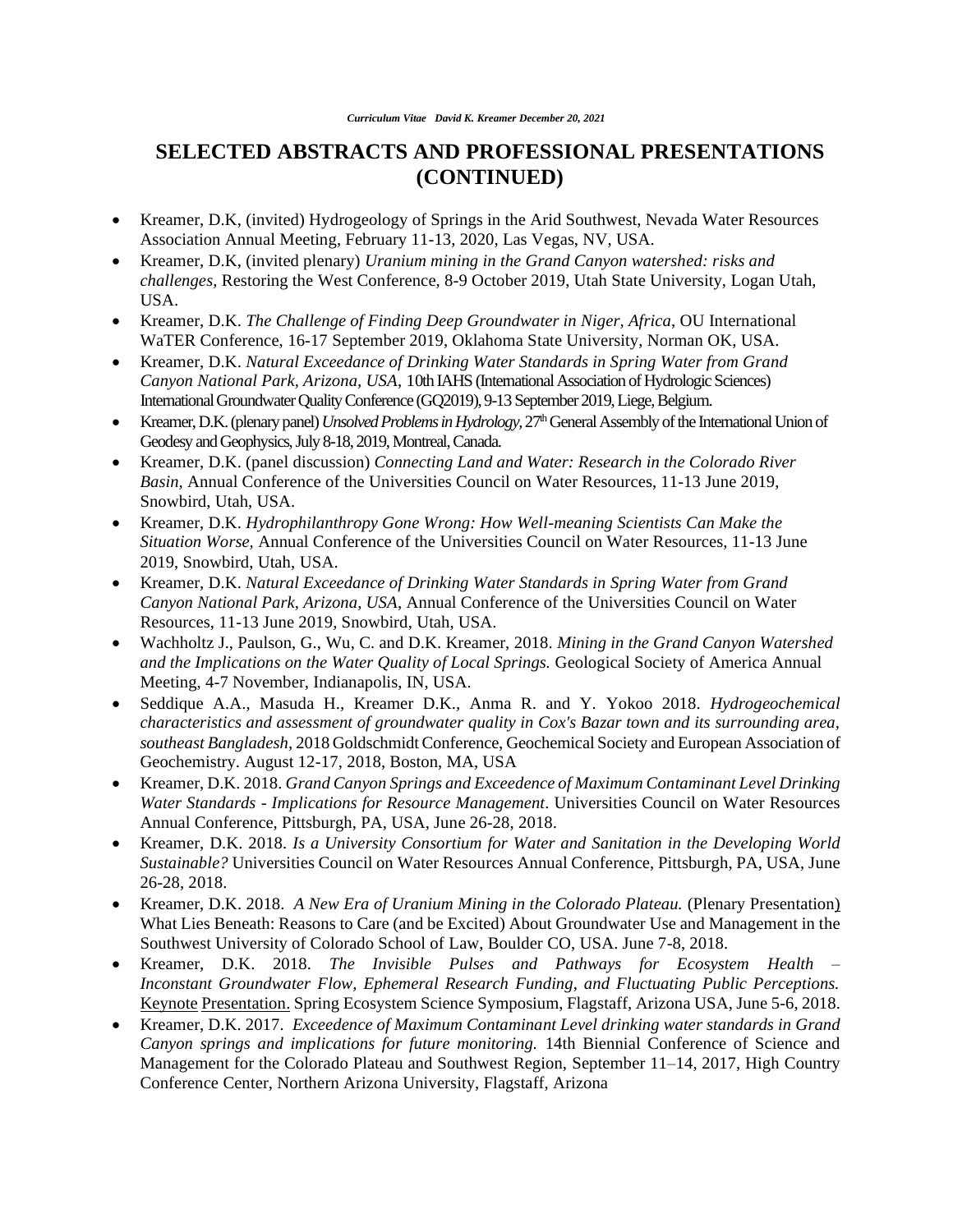- Asante, J., Dotson, S., Hart, E. and D.K. Kreamer, 2017. *Water circulation in Karst aquifer: Comparing physico-chemical and environmental isotopic data interpretation*. Annual Conference of the Geological Society of America, Seattle, 22-25 October 2017.
- Kreamer, D.K. 2016. *Are the Springs of the Grand Canyon At Risk? - Groundwater Exploitation and the Hydrogeology of the Grand Canyon, USA.* 43rd Congress of the International Association of Hydrogeologists, Montpellier, France, Sept. 26-29, 2016.
- Stevens , L.E., Ledbetter, J.D., Springer, A.E., Cantonati, M., and D. K. Kreamer 2016. *Springs Ecosystem Ecology and Stewardship: Neglect Has Created a Global Environmental Crisis.* SIL Conference, Torino, Italy, July 31-August 5, 2016.
- Kreamer, D.K. 2015. *Managing Artificial Recharge in Las Vegas and Southern Nevada, U.S.A.*, 42rd Congress of the International Association of Hydrogeologists, Rome, Italy, Sept. 2015.
- Kreamer, D. K. 2014. *Groundwater Dependent Ecosystems*. 41rd Congress of the International Association of Hydrogeologists, Marrakesh, Morocco, Sept. 2014.
- Kreamer, D.K., Noble, P.J. and S. Chandra. June 19, 2014*. Lake Stratification, winter precipitation, plankton dynamics, and climate.* Water systems, Science, and Society under Global Change. 2014 UCOWR/ NIWR/ CUAHSI Annual Conference, June 18-20, 2014, Tufts University, Medford, MA.
- Asante, J., Kreamer, D. K. (2014). *Water Sources, Lower Virgin River: Evidence for Deep Groundwater Contribution from Isotopic Tracer Analysis*. NGWA Groundwater Summit, Denver, CO, May 2014
- Invited Speaker ASCE Young Engineers Forum, "Global Water Challenges", April 29, 2014, Las Vegas, NV
- Invited Plenary Speaker for the 2013 Annual Meeting of the Nevada Water Resources Association, *International Water Issues and the American West.* Reno, NV, Jan. 30, 2013.
- Invited Presentation for the Air and Waste Management Association *Potential for Aquifer Disruption from Mining Activities,* November 26, 2012, Las Vegas, NV
- Invited Presentation for Association on Engineering and Environmental Geologists *Solving Groundwater and Surface Water Challenges in Africa and Iraq*, November 13, 2012, Las Vegas, NV.
- Kreamer, D.K., 2012. *Groundwater and International Security.* 39<sup>th</sup> Congress of the International Association of Hydrogeologists, Sept. 17-21, 2012, Niagara Falls, Canada.
- Kreamer, D.K., 2010. *"Understanding Past Water Conflict and Predicting and Averting Future Conflicts".* July 19, 2012. Annual 2012 Meetings of UCOWR/NIWR (Universities Council on Water Resources/ National Institutes of Water Resources), July 17-19, 2012, Santa Fe, NM.
- Invited Plenary Keynote Speaker for the 2012 Annual Meeting of the Consortium of Universities for the Advancement of Hydrologic Sciences (CUASHI) *"Water and Sanitation in the Developing World – Can Hydrophilanthropy Address the Quiet Persistent Disaster?",* July 16, 2012.
- Noble, P.J., Chandra, S. and D.K. Kreamer, 2012. *"Seasonal And Vertical Phytoplankton Distributions At Fallen Leaf Lake Observed From 2009-2011 Monitoring Data, Tahoe Basin, California, USA",* Tahoe Science Conference, Nevada Water Resources Association. June 22, 2012, Incline Village, NV.
- Kreamer, D.K., 2012. *Past and Future of Groundwater Conflict.* National Ground Water Association Ground Water Summit, May 6-10, 2012, Garden Grove, CA.
- Asante J. and D.K. Kreamer, 2012. *Evaluating Interbasin Flow and Groundwater-Surface Water Interactions, Lower Virgin Basin USA: Unusual Statistic and Graphical Analysis of Stable Isotopes and Solutes.* National Ground Water Association Ground Water Summit, May 6-10, 2012, Garden Grove, CA.
- Asante, J. and D.K. Kreamer, 2011. *[Basin hydrochemistry and related flow systems: integrated data](http://gsa.confex.com/gsa/2011AM/finalprogram/abstract_195734.htm)  [analytic methods,](http://gsa.confex.com/gsa/2011AM/finalprogram/abstract_195734.htm)* Annual Meeting of the Geological Society of America, October 9-12, 2011, Minneapolis, MN.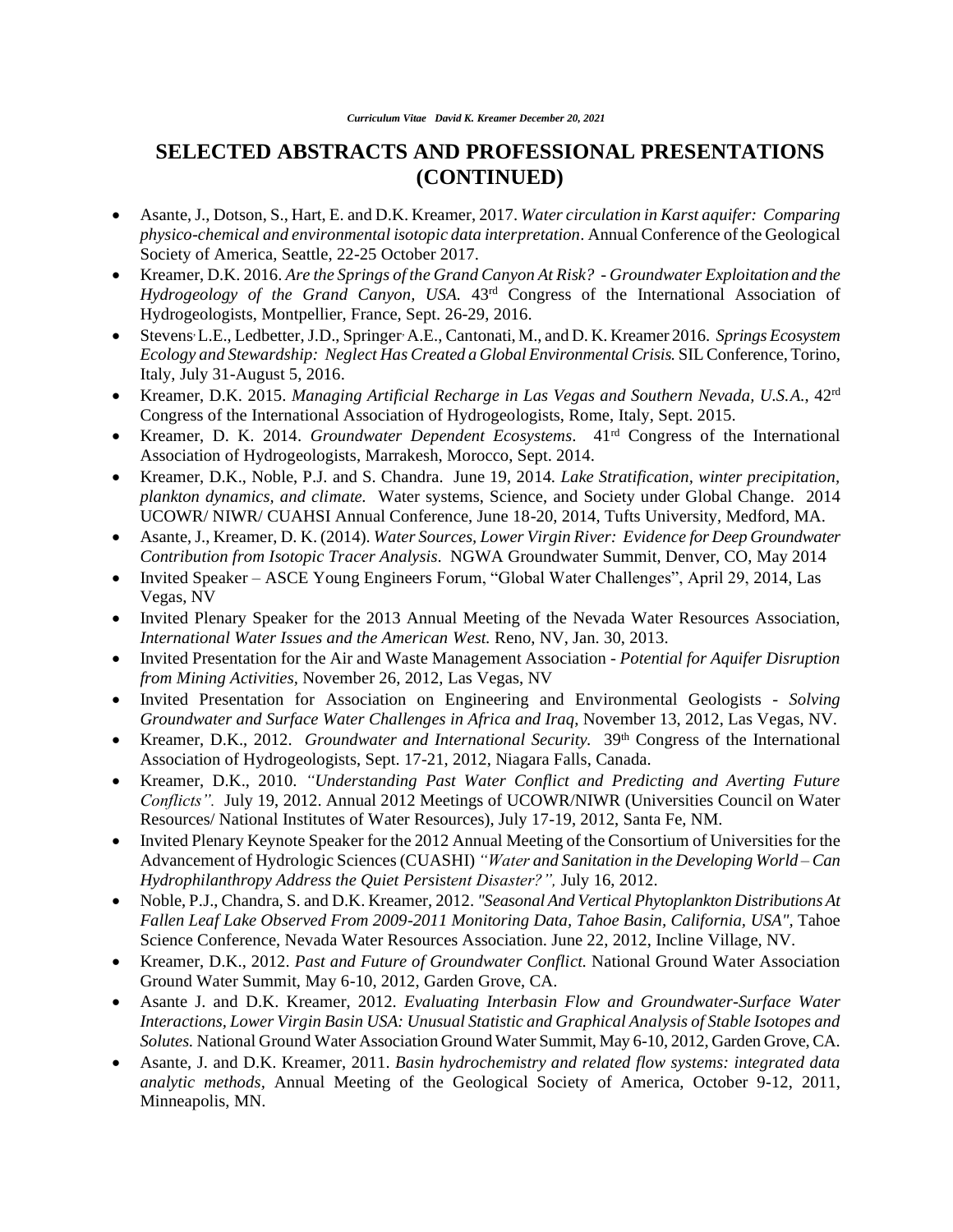- Noble, P.J., Kreamer, D.K. and S. Chandra, *[Limnological monitoring of fallen leaf lake, ca; translation](javascript:var%20myWindow=window.open()  of seasonal, vertical, and [extrabasinal contributions to the sedimentary record](javascript:var%20myWindow=window.open()*, Annual Meeting of the Geological Society of America, October 9-12, 2011, Minneapolis, MN.
- Noble, P.J., Chandra, S., and D.K. Kreamer. *Summary of Phytoplankton Monitoring at Fallen Leaf Lake*, *Tahoe Watershed, California*. North American Diatom Symposium, Sept. 14-18, 2011. Polson, Montana.
- Kreamer, D.K., Improving Water Quality and Promoting University Educational Efforts in the Developing World, Universities Council on Water Resources/ National Institutes for Water Resources annual Meeting, Boulder, CO, July 11-14, 2011.
- Asante, J., Kreamer, D.K., And Cross, C.L., *[Enhancing Multivariate Statistical Characterization Of](javascript:var%20myWindow=window.open()  [Hydrochemical Groundwater Data: A Comparative Analysis Of Clustering Methods,](javascript:var%20myWindow=window.open()* Rocky Mountain (63rd Annual) and Cordilleran (107th Annual) Joint Meeting (18–20 May 2011) , Logan, Utah
- Kreamer, D.K. 2011. *A University Consortium for Water and Sanitation in the Developing World.* 2011 Ground Water Summit. National Ground Water Association / Ground Water Protection Council, Annapolis/ Baltimore, MD, May 1-4, 2011.
- U.S. Bureau of Land Management, Keynote presentation*, "Physical/Hydrological Attributes of Functioning Wetlands"* Grazing and Conservation of Aridland Aquatic Species – Are Exclosures the Best Strategy? April 26-28, 2011, Salt Lake City.
- Noble, P.J., Hunter, D., Chandra, S., and D.K. Kreamer. *Seasonal Changes in Cyclotelloid Abundance and Composition in Fallen Leaf Lake, Lake Tahoe Basin, Sierra Nevada, California, USA*. North American Diatom Symposium, Sept. 1-4, 2010. Milford, Iowa.
- Kreamer, D.K. Extended Abstract *Converting Ships to Mobile Desalination and Power Plants for Security/ Humanitarian Purposes.* 2010 Universities Council On Water Resources/ National Institutes for Water Resources Annual Conference; HydroFutures: Water Science, Technology & Communities, July 13-15, 2010, Seattle, WA.
- Keynote Speaker University of Arizona  $20<sup>th</sup>$  Annual El Dia del Aqua, March 31, 2010, *"Hydrophilanthropy*".
- Universities Council on Water Resources Award Winner's Invited Presentations, Hydrofutures, July 15, 2010, "Converting Ships to Mobile Desalination and Power Plants for Security/ Humanitarian Objectives".
- U.S. Bureau of Land Management Training, Keynote presentation,1 and 1/2 days of two week course,NTC Course 3700-8, May 10-11, 2010, "*Groundwater Hydrology"* .
- Invited Speaker- 2010 Grand Canyon River Guides Land-based and River-based Training, March 27 April 7, 2010, "*Impacts of Uranium Mining in the Grand Canyon*".
- Asante, J. and D.K. Kreamer, 2010. *Enhancing the Definition of Hydrochemical Facies to Evaluate Recharge Sources and Hydrodynamics of the Lower Virgin Basin, USA,* Nevada Water Resources Association Annual Conference, March 2-4, 2010, Las Vegas, NV.
- Hancock, L., Kreamer, D.K. and D.D. Werkema, 2010. *When Surfactants are Used to Remediate Chlorinated Solvents: Measuring Geoelectrical Responses in Saturated Sand/Clay Mixtures in Support of Geophysical In-Situ Monitoring,* 2010 Ground Water Summit and 2010 Ground Water Protection Council Spring Meeting, Denver, CO. April 11-14, 2010.
- Capitol Hill Congressional and State Department Briefing, Washington D.C., March 3, 2010, *"U.S. Universities and International Water Sanitation and Hygiene – A Proposal for a New Consortium and Survey of Current Activities".*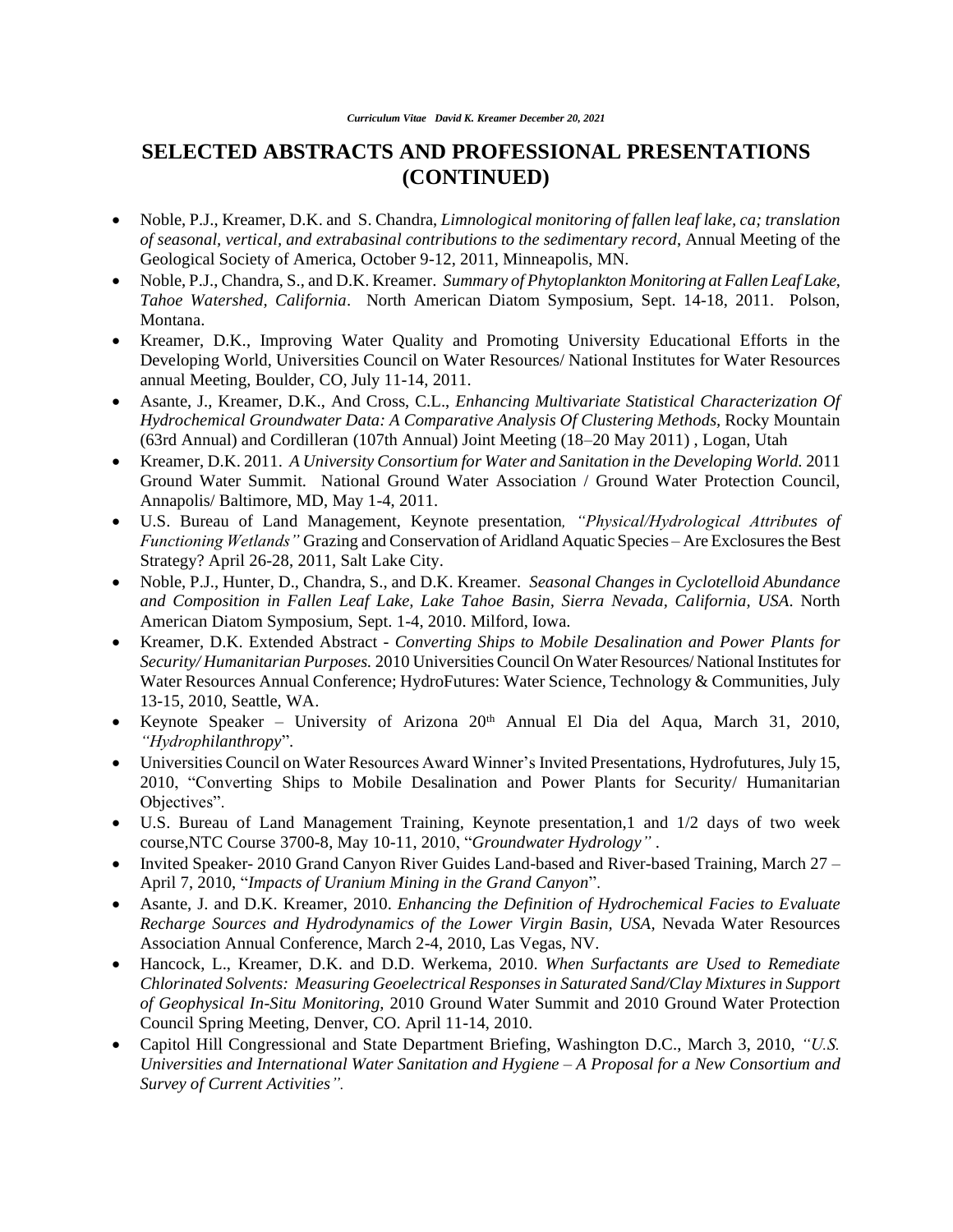- Kreamer, D.K., *Universities and Water Sanitation and Hygiene: Linking Research and Policy,* October 23-27, 2010, Water and Health: Where Science Meets Policy, University of North Carolina at Chapel Hill.
- Kreamer, D.K., *The Possibility of Developing a Professional Organization/ University Consortium for Clean Water in the Developing World,* Arizona Hydrological Society, September 1, 2010, Tucson, AZ.
- Kreamer, D. K. 2010. *[Uranium in Grand Canyon Spring Water –](http://ngwa.confex.com/ngwa/2010gws/webprogram/Paper7043.html) the Potential for Contamination and [Aquifer Disruption from Mining Activities.](http://ngwa.confex.com/ngwa/2010gws/webprogram/Paper7043.html)* 2010 Ground Water Summit and 2010 Ground Water Protection Council Spring Meeting, Denver, CO. April 11-14, 2010.
- Kreamer, D.K., *University Opportunities and Activities on Global Drinking Water and Public Health,* National Institutes of Water Annual Meeting, March 1-3, 2010, Washington, D.C.
- Noble, P.J., Chandra, S., and D.K. Kreamer. *Variations in the vertical diatom distribution in a deep near-oligotrophic alpine lake during the onset of stratification, Fallen Leaf Lake, California.* North American Diatom Symposium, Sept. 23- 27, 2009. Milford, Iowa.
- Oral and Written Congressional Testimony, July 23, 2009. House Resolution 644, "The Grand Canyon" Watersheds Protection Act of 2009", Washington, DC.
- Invited speaker at the National Academy of Sciences to address the International Hydrologic Programme of United Nations Educational, Scientific and Cultural Organization (UNESCO), on the topic of Water, Health and Sanitation in the Developing World, Washington, DC May 11, 2009.
- Kreamer, D.K. 2009. *Mobile Desalination for Humanitarian Water Supply.* National Ground Water Association Ground Water Summit, April 19-22, 2009, Tucson, AZ.
- Conference Presentations Guest Lecture for Graduate Students University of Nevada, Reno; Feb. 27, 2009.
- Plenary speaker; Water and Life Support Systems Modeling, forecasting and traditional management techniques; International Conference on Water Scarcity, Global Changes, and Groundwater Management Responses, Convened by UNESCO, UC Irvine, USGS, International Association of Hydrogeologists, USEPA, others; 1-5 December 2008, Irvine, California.
- Kreamer, D. K., 2008. *The Future of Groundwater Quality in Sub Saharan Africa,* International Conference on Water Scarcity, Global Changes, and Groundwater Management Responses, Convened by UNESCO, UC Irvine, USGS, International Association of Hydrogeologists, USEPA, others; 1-5 December 2008, Irvine, California. Refereed.
- Keynote Speaker, Fall 2008 Public Health Conference, "Water Quality Challenges and Public Health", University of Arizona, November 14, 2008, Tucson, AZ.
- Magill, M.T., Werkema, D.D. and D.K. Kreamer, 2008. *Spectral Induced Polarization Response of Unconsolidated Saturated Sand and Surfactant Solutions.* American Geophysical Union, Dec. 2008 Fall Meeting, San Francisco, CA.
- Kreamer, D.K. 2008. *Feasibility of Using Large, Retired and Mothballed Ocean Vessels as Mobile Desalinization Plants,* Annual Meeting of the Geological Society of America, Oct. 5-8, 2008, Houston, TX. (Note: Selected for GSA Press Release)
- Kreamer, D.K., 2008. *Hydrophilanthropy - The Possibility Developing a Professional Organization/University Consortium For Clean Water in the Developing World,* Annual Meeting of the Universities Council on Water Resources, July 22-24, 2008, Durham, NC.
- Kreamer, D.K., 2008. *Water Quality Strategies for Sub Saharan Africa,* National Ground Water Association Ground Water Summit, March 30-April 2, 2008, Memphis, TN.
- Kreamer, D.K., 2008. *Getting Dirty for Clean Water,* National Ground Water Association Ground Water Summit, March 30-April 2, 2008, Memphis, TN.